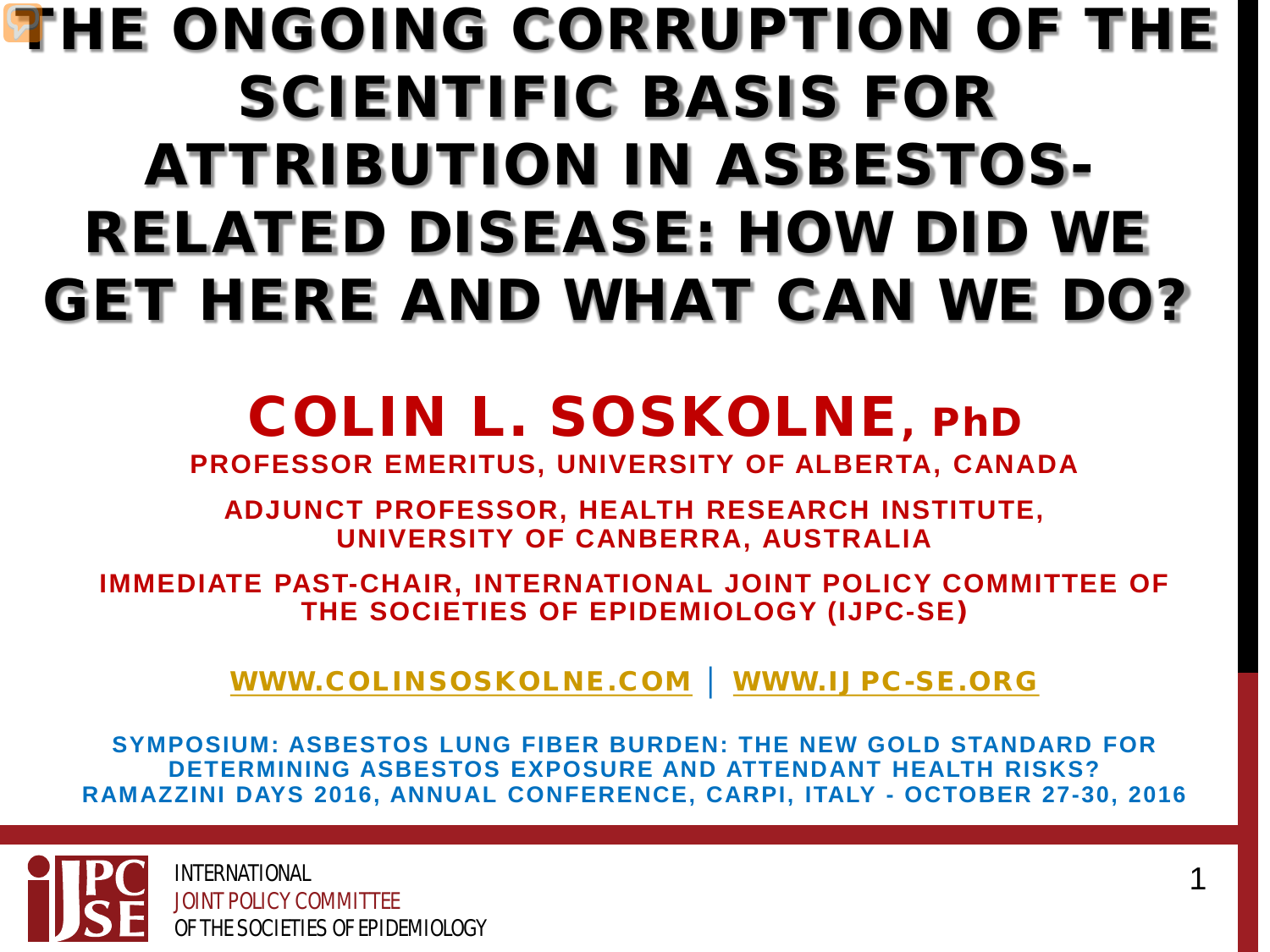# DISCLOSURE

- *I have served as an expert witness in litigation on behalf of plaintiffs in the past, monies from which generally went into a University-managed research account;* AND
	- *As a professional legacy, I have been bankrolling the IJPC-SE as a voluntary professional society for the past four years, hoping that it will become selfsustaining and enduring into the future.*

 $\mathcal{P}$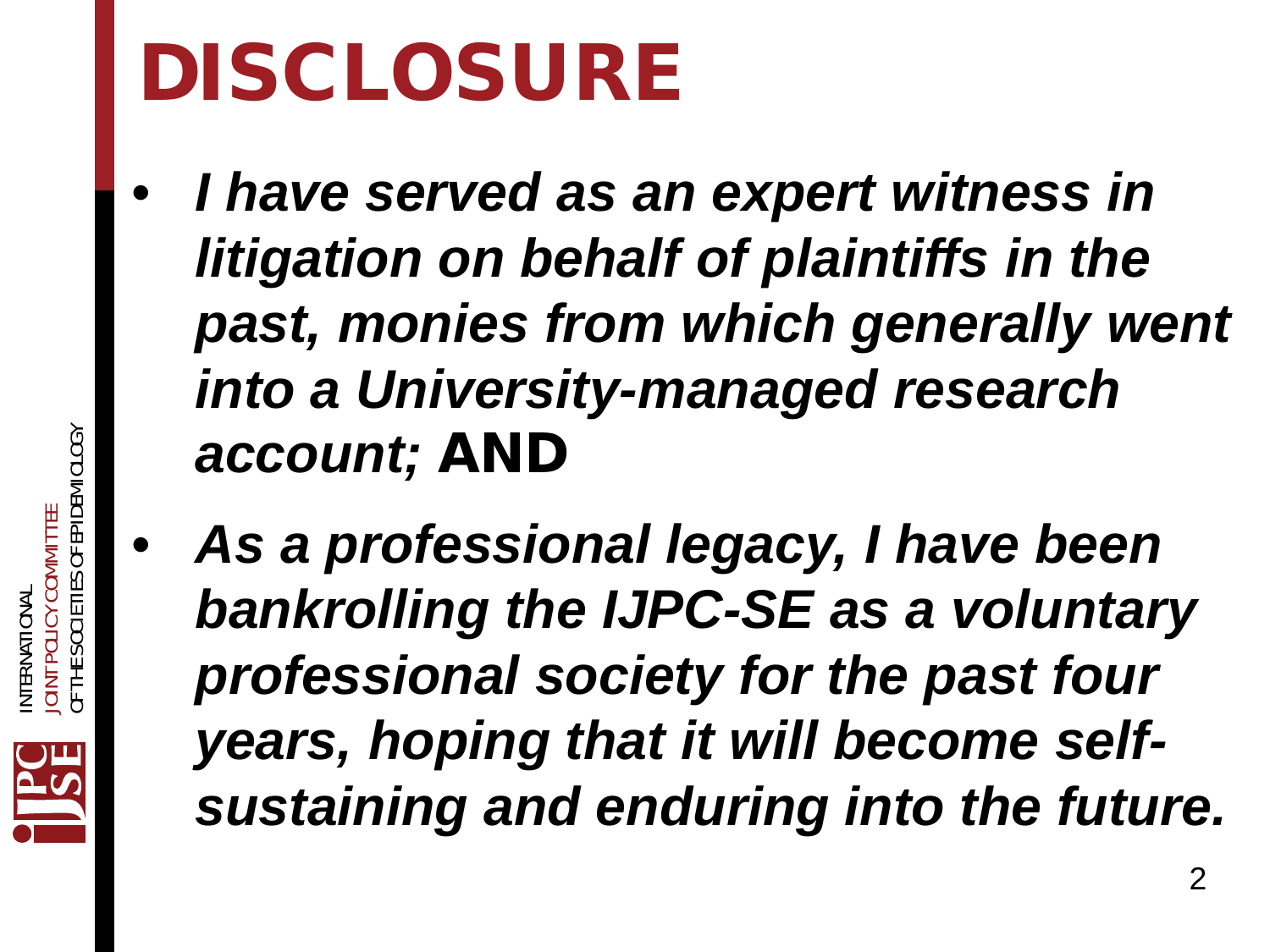#### EPIDEMIOLOGY AS AN APPLIED SCIENCE

**Because it is possible to manipulate experimental and control groups in ways that introduce bias and thus fail to serve the public interest through the pursuit of truth (as expected of scientists), it is more and more recognized that ethical training and oversight are crucial.** 





**Our ethics and values determine in large part our behaviours and the choices that we make.**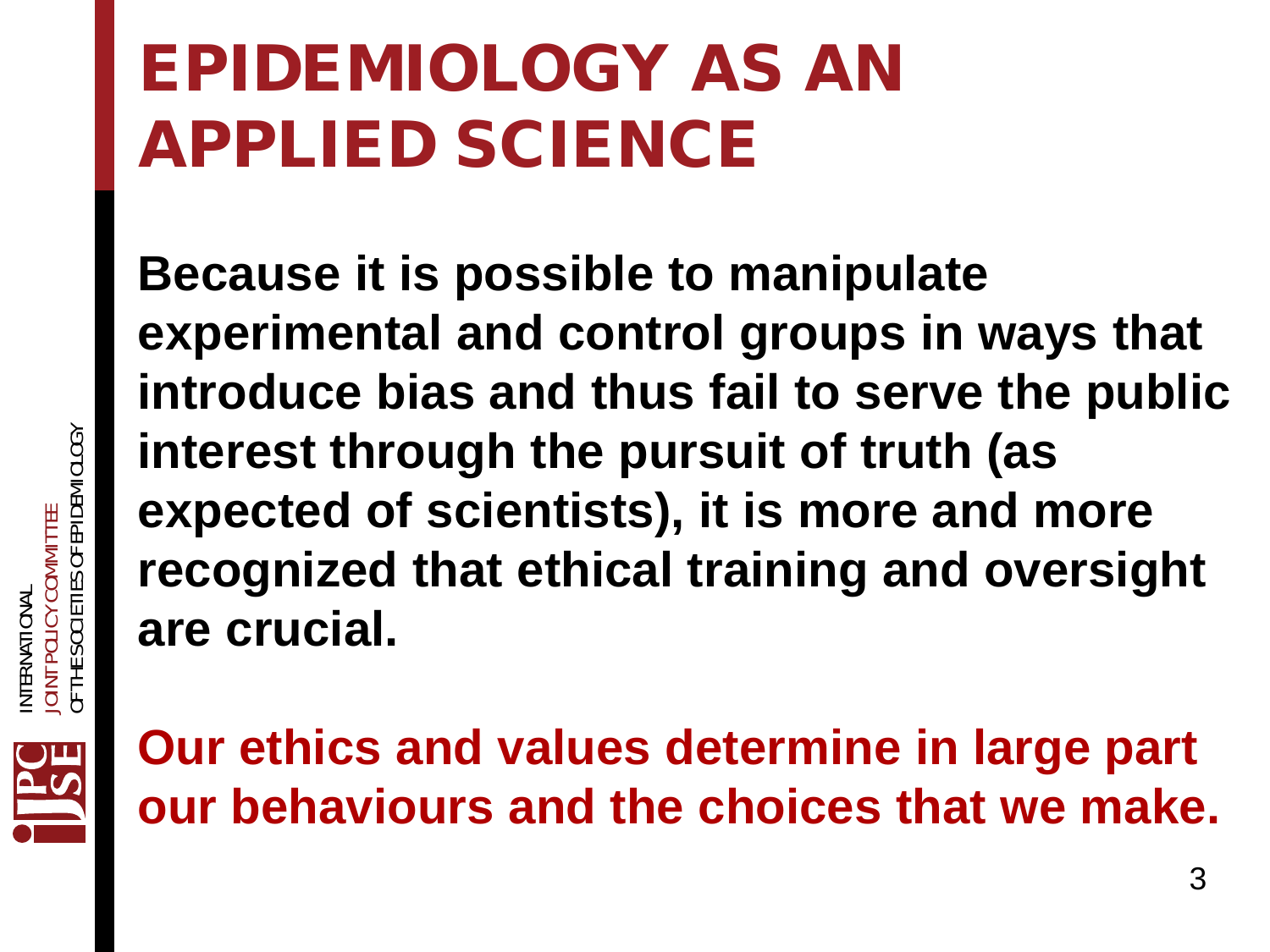# FIRST, A REALITY CHECK ABOUT SCIENCE AND SCIENTISTS …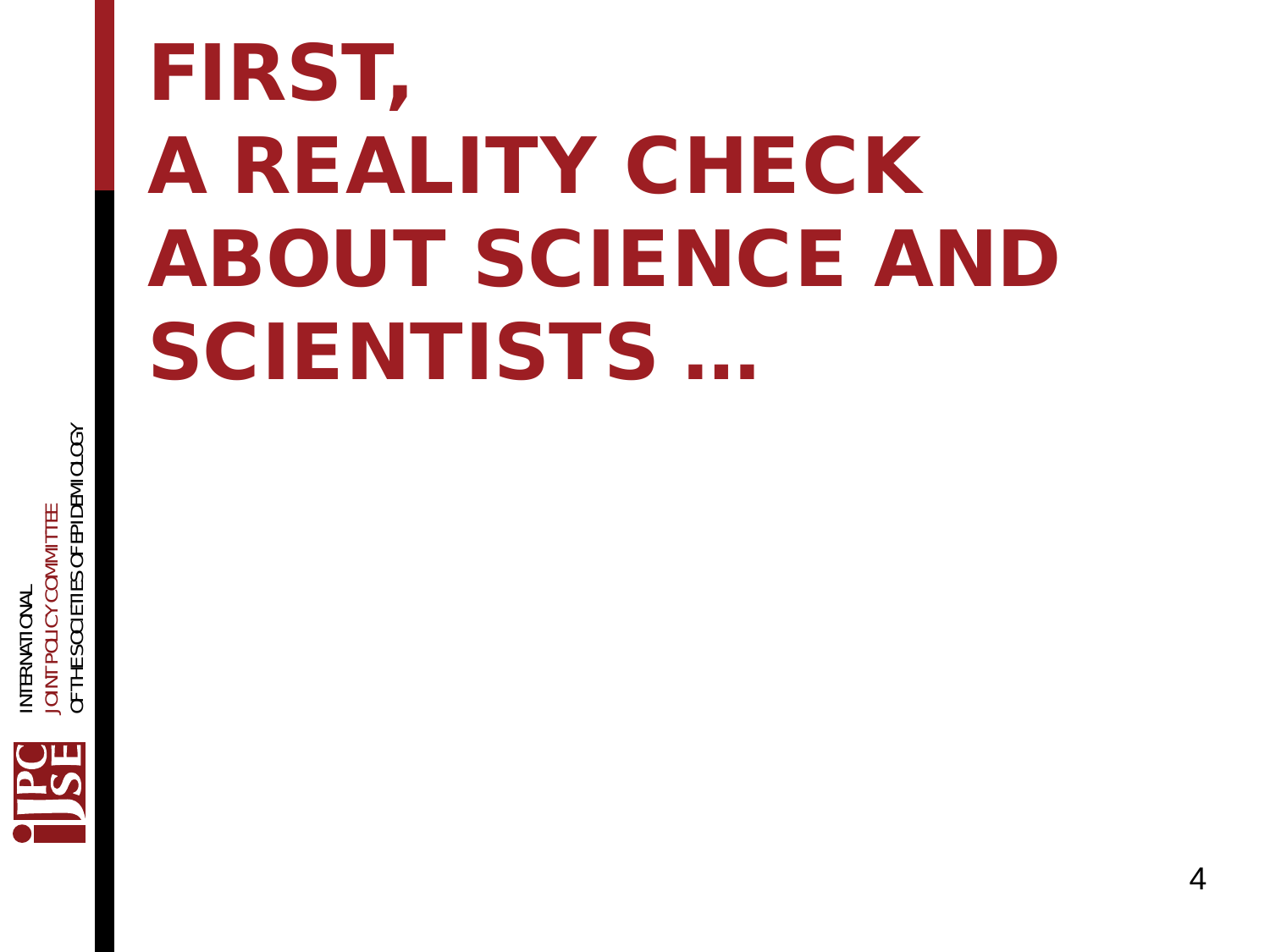# IN 1982 … EXAMPLES … FROM GALILEO AND MANY MORE



"Utterly fascinating reading." - Science '83

# By William Broad<br>& Nicholas Wade

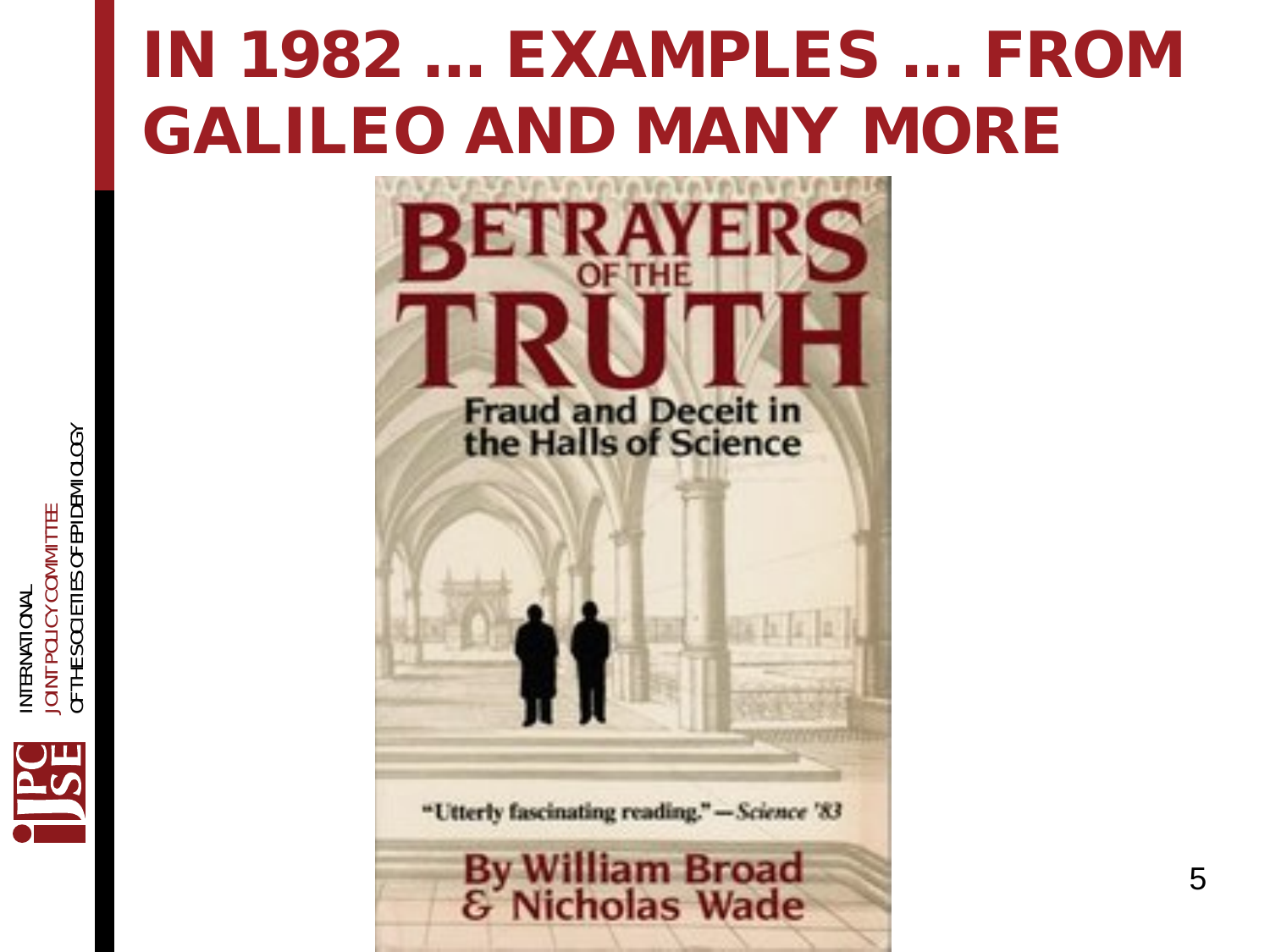

**The book argues that the conventional wisdom of science being a strictly logical process, with objectivity the essence of scientists' attitudes, errors being speedily corrected by rigorous peer scrutiny and replication, is a mythical ideal.**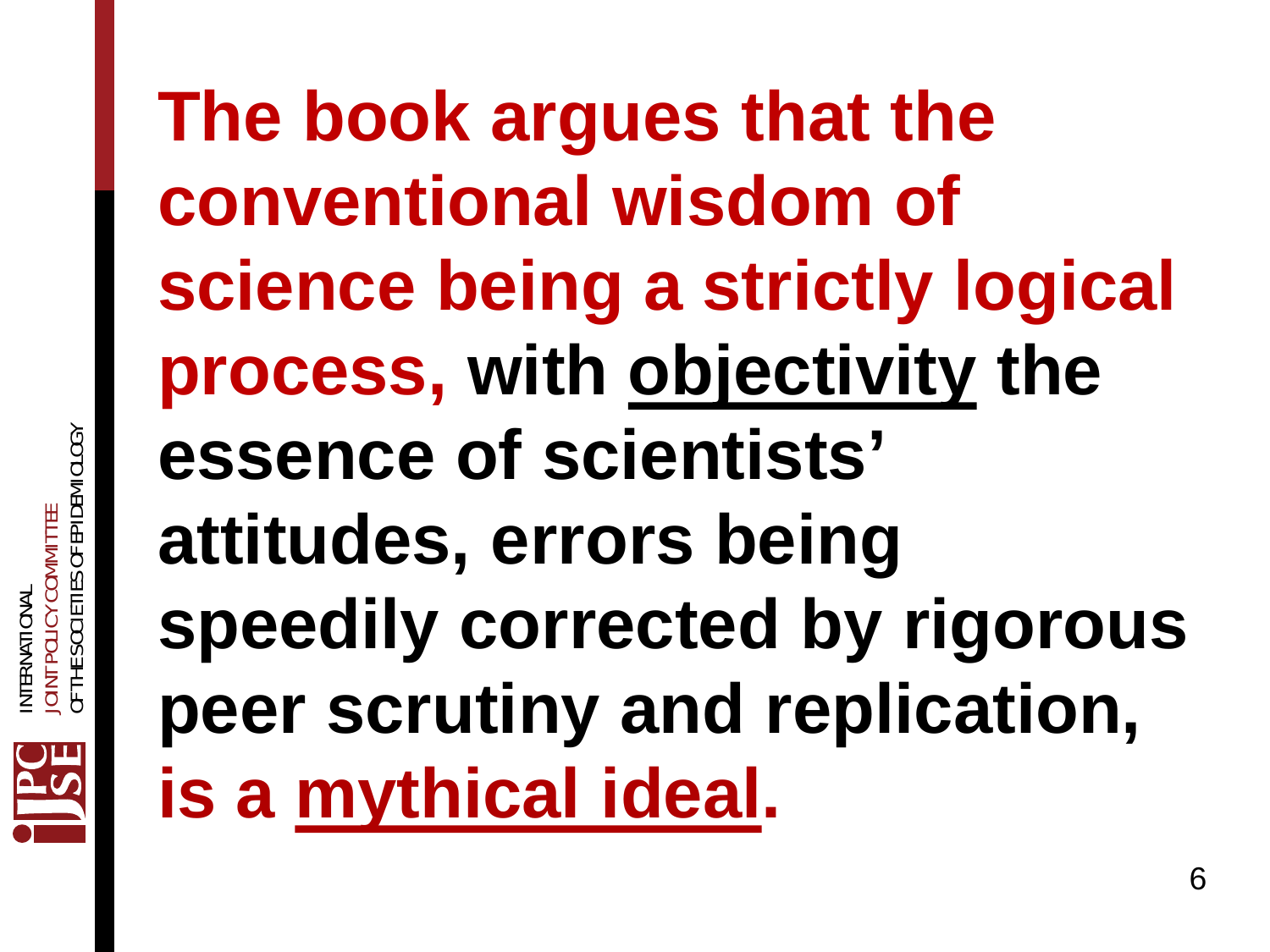#### DANIELE FANELLI , 2009

#### **How Many Scientists Fabricate and Falsify Research? A Systematic Review and Meta-Analysis of Survey Data**

7 This is the first meta-analysis of surveys asking scientists about their experiences of misconduct. It found that, on average, about 2% of scientists admitted to have fabricated, falsified or modified data or results at least once … and up to one-third admitted a variety of other questionable research practices including "dropping data points based on a gut feeling", and "changing the design, methodology or results of a study in response to pressures from a funding source". In surveys on the behaviour of colleagues, questionable practices were reported in up to 72%.

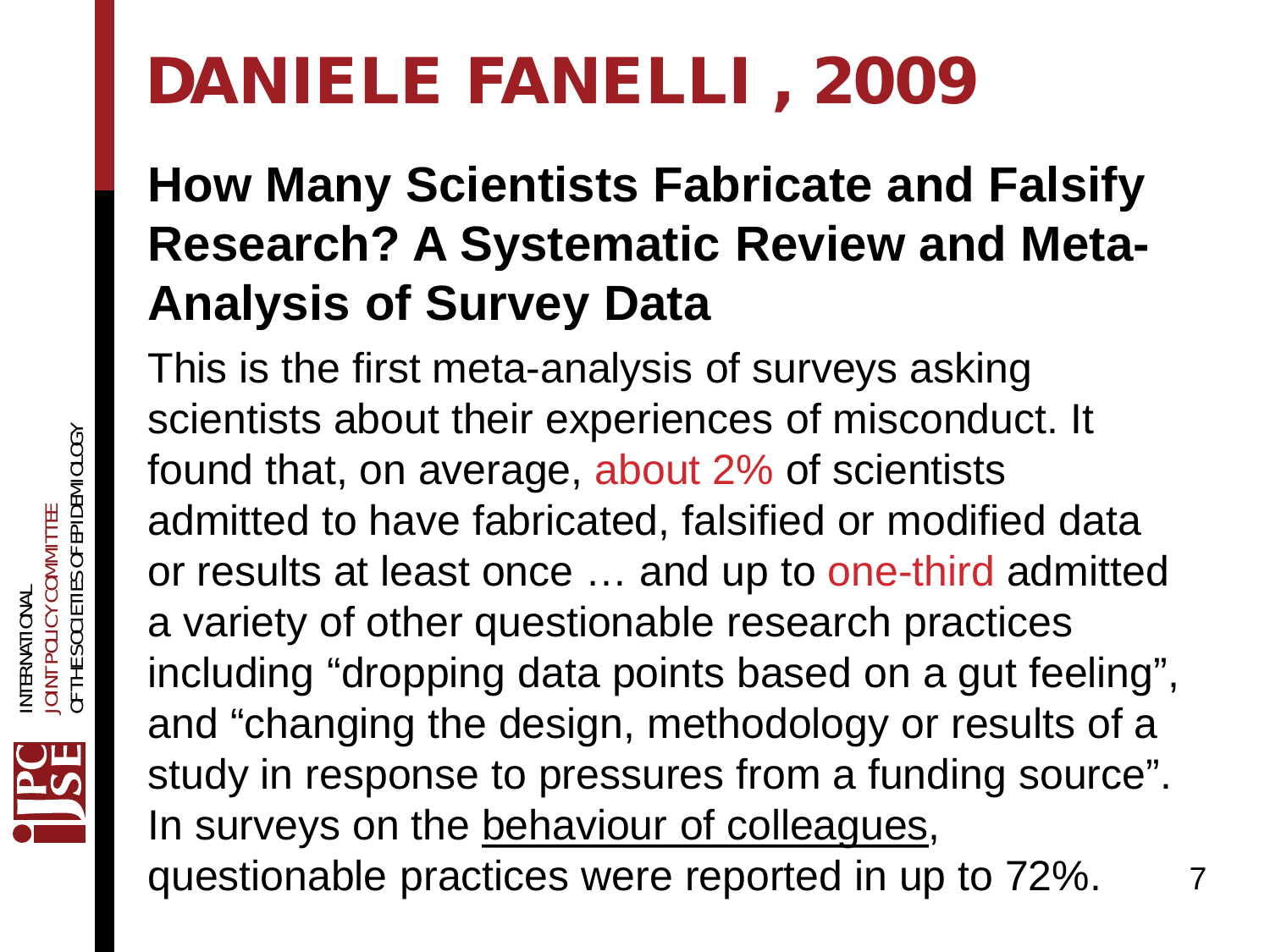#### PERVASIVE INFLUENCES AND PRESSURES ON SCIENTISTS

- **From funding sources to peer review**
- **From the questions we ask through access to data**
- **From study design to data analysis and interpretation**
- **From dissemination to job security**

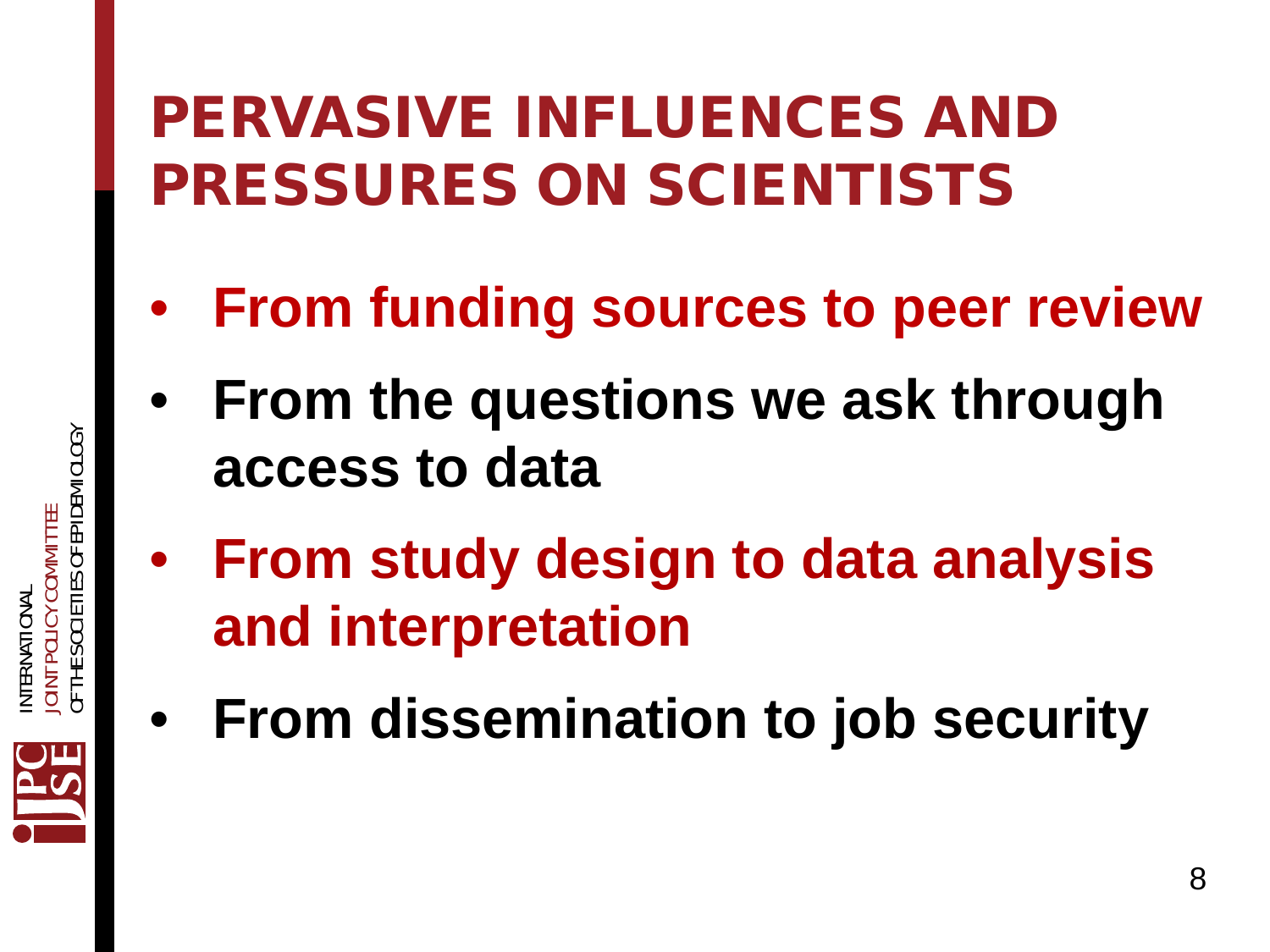#### THE FUNDAMENTAL PRINCIPLES OF BIOETHICS INCLUDE

#### **RESPECT FOR AUTONOMY**

**- Requires respect for individual rights and freedoms (Also: Veracity & Fidelity)**

#### **BENEFICENCE**

**- Requires doing good / Consider consequences of interventions in people's lives**

#### **NON-MALEFICENCE**

**- Requires doing no harm**

#### **SOCIAL AND DISTRIBUTIVE JUSTICE**

**- Requires fair and equitable allocation (of risks & benefits) to all without discrimination**

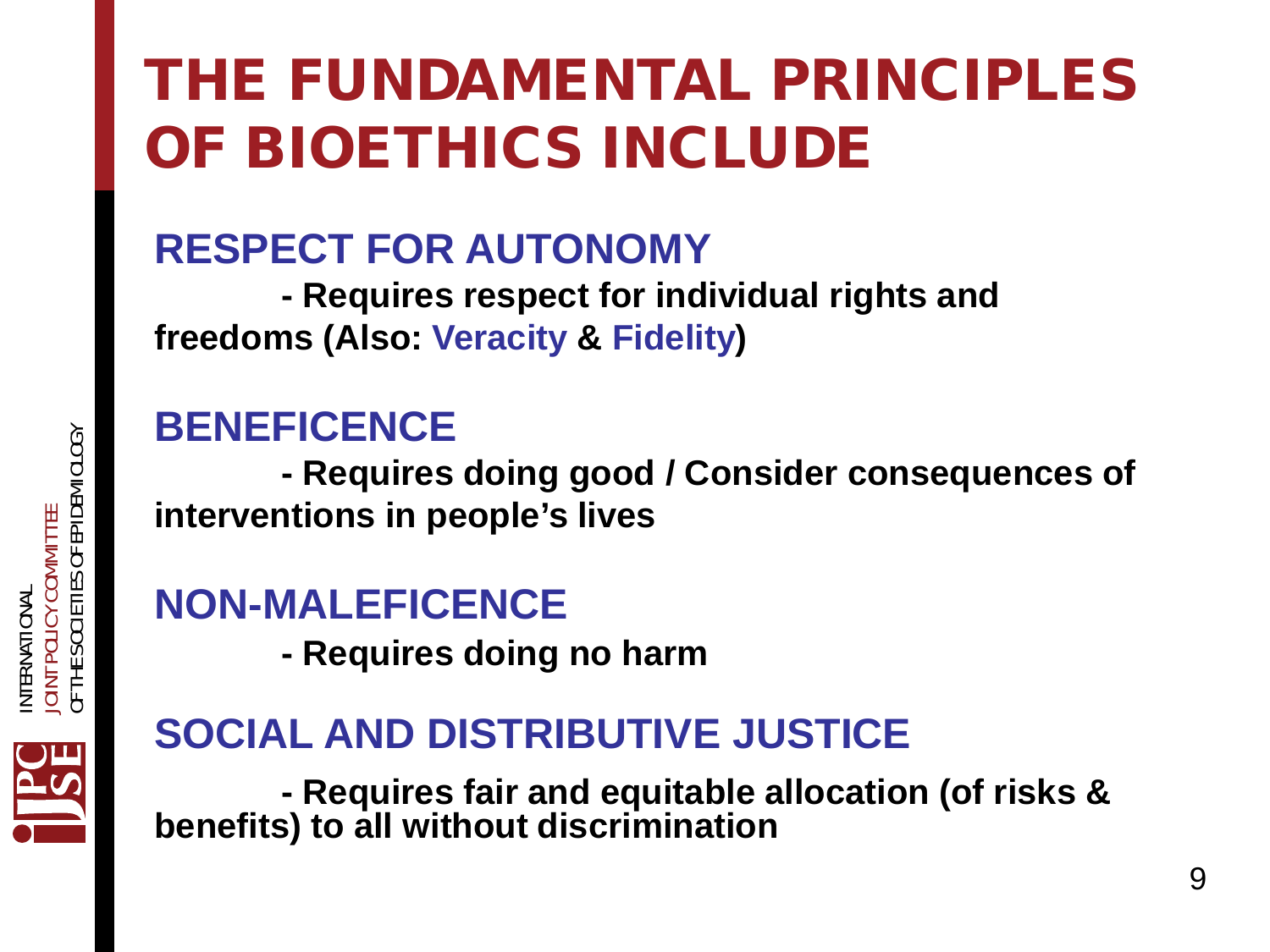# PRIMARY PRINCIPLES IN PUBLIC HEALTH

**Protect the most vulnerable in society (e.g., unborn, children, Inuit, frail elderly) beneficence**

**Involve communities in our research (ensure community relevance of our work) - autonomy**

**Integrity in Public Health (serve the public health interest above any other interest) beneficence and non-maleficence**

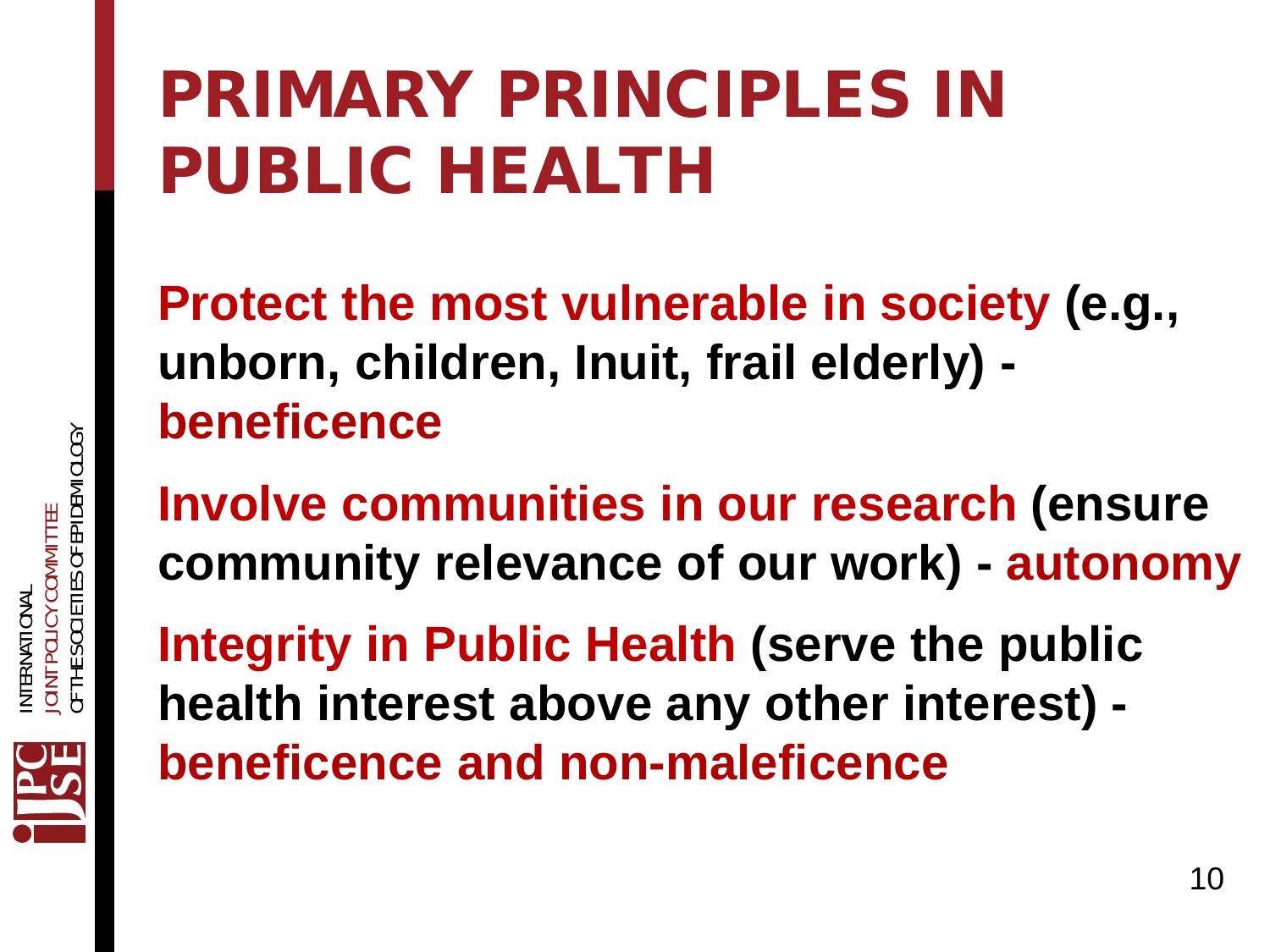# NOW, IN PRACTICE …

# **TEMPTATION LURKS to derail us from these principles …**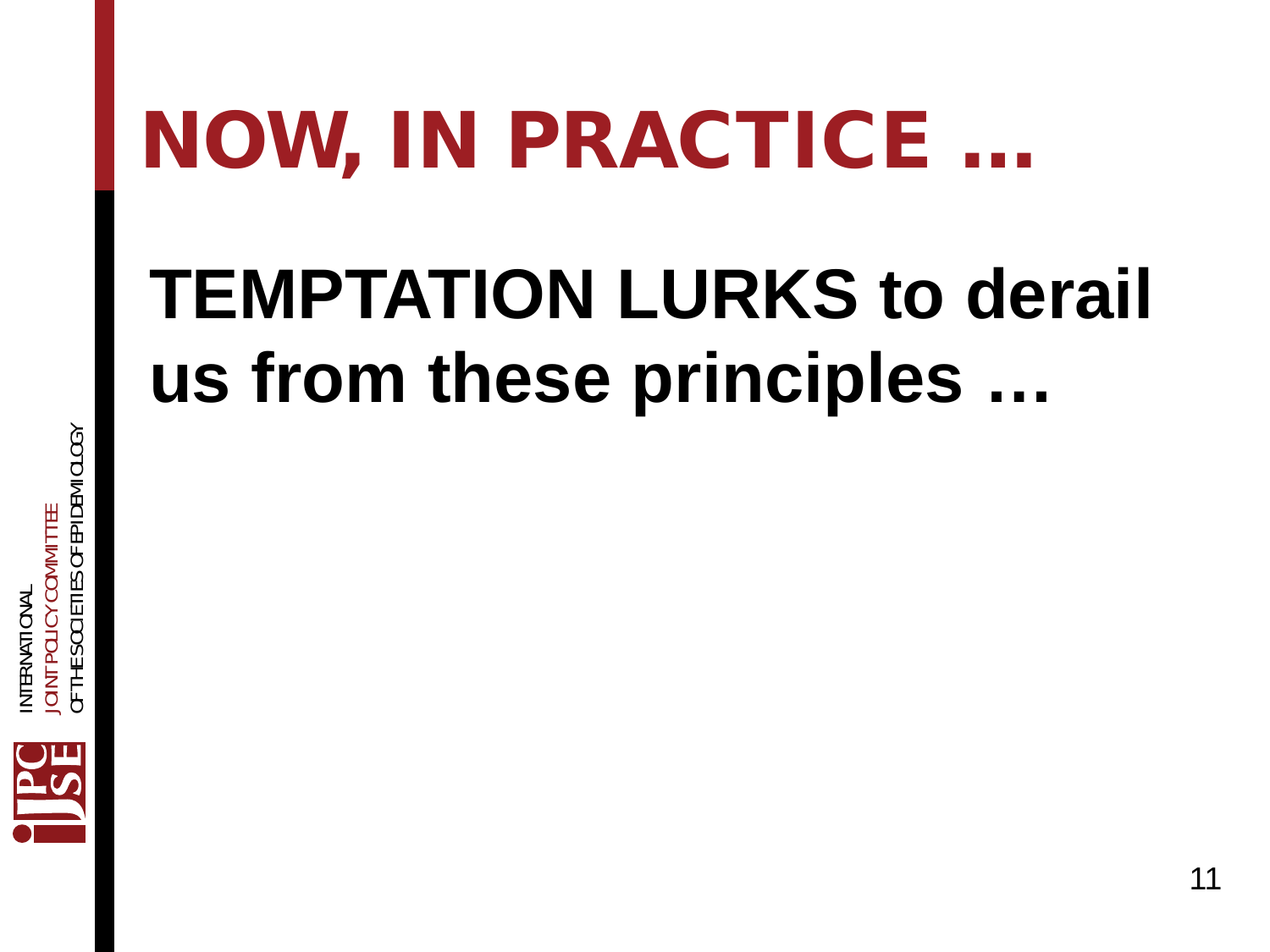#### **"Industry's offensive against the regulation of health and safety hazards uses academics to downplay or deny the seriousness of the hazards..."**

**Clayson and Halpern J. of Public Health Policy September, 1983**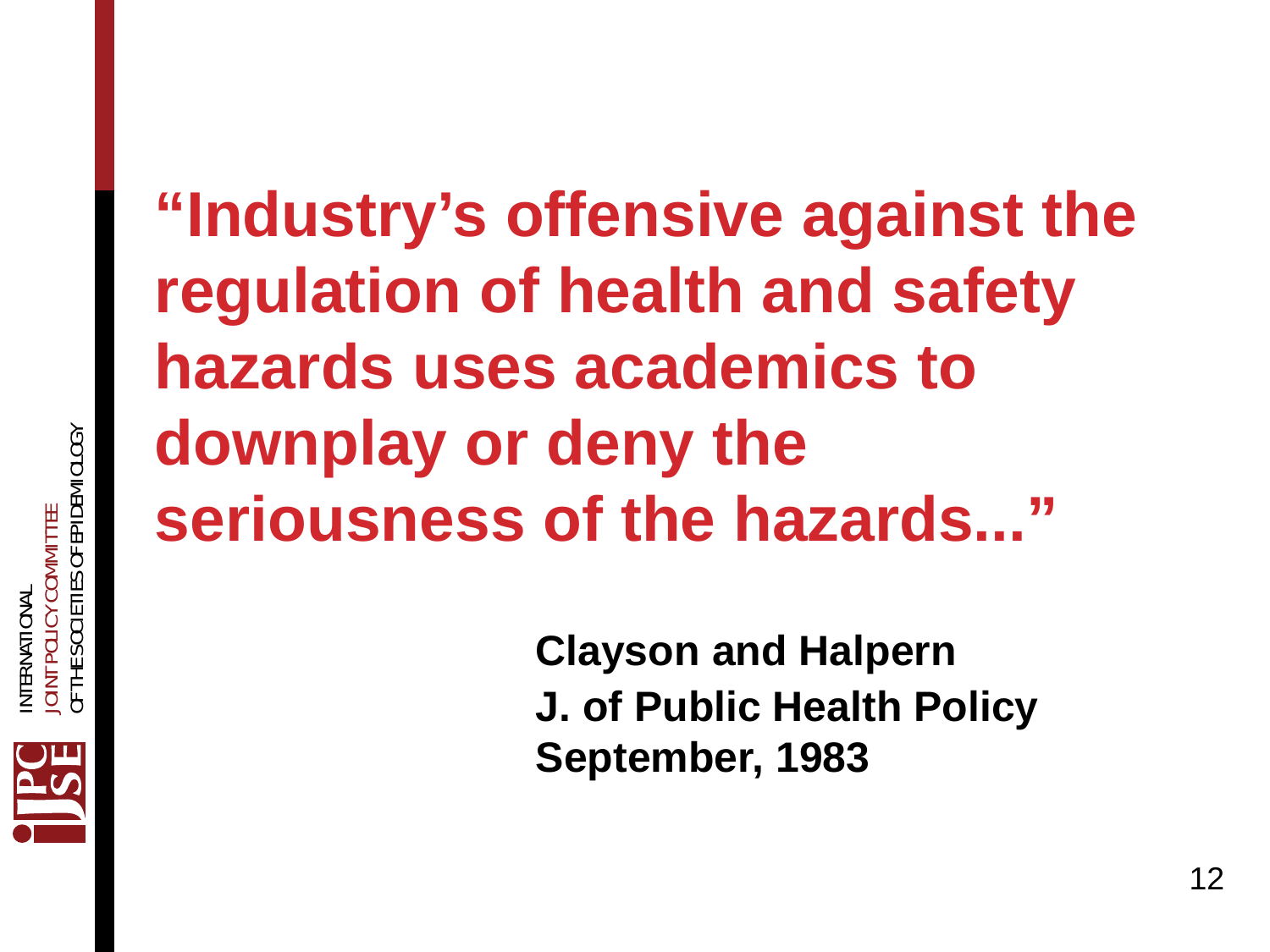#### TOBACCO EXAMPLE IS BEST KNOWN

- **Full circle –** *~***50-year story now told**
- **Disinformation campaigns**
- **Lies, manipulation, deceit**
- **Co-option or appropriation of scientists to lie. Is this bad in itself?**
	- •*The real tragedy is that scientists accept these monies and then proceed to please their sponsor.*

INTERNATIONAL

VTERNATIONAI

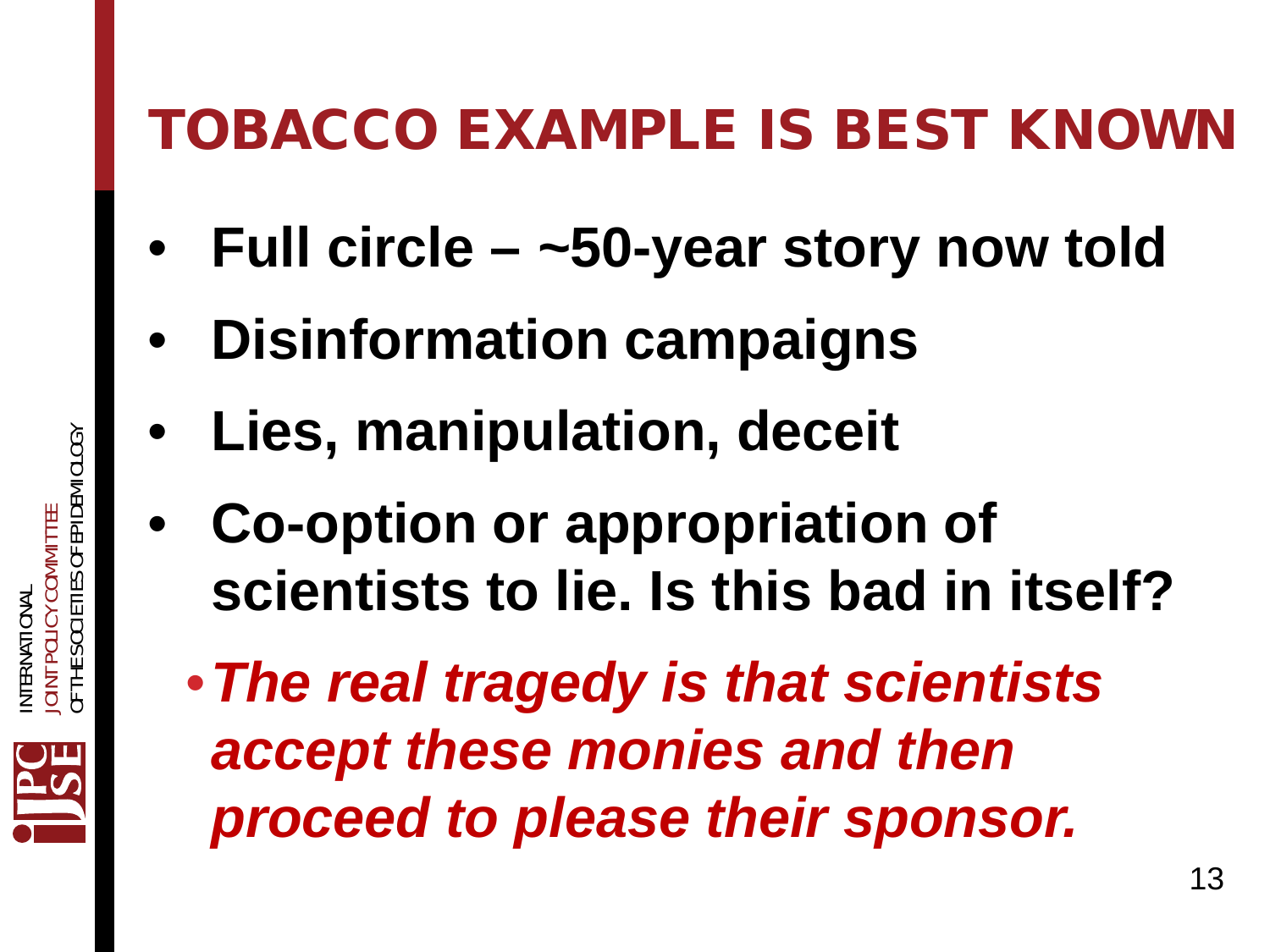# MANUFACTURING DOUBT

**► Samuel Epstein.** *The Politics of Cancer*, 1978

#### **► Devra Davis.**

*When Smoke Ran Like Water: Tales of Environ Deception …,* 2002 *The Secret History of the War on Cancer*, 2007 *Disconnect: The Truth About Cell Phone Radiation …*, 2010

**► David Michaels.** *Doubt is their Product: How Industry's Assault on Science…*, 2008

#### **► McCulloch & Tweedale.**

*Defending the Indefensible: The Global Asbestos Industry …,* 2008

#### **The policy-maker's conundrum** *►* **the fomentation of uncertainty by vested interests. By increasing uncertainty, the policy-maker's ability to implement health policy is made all the more difficult.**

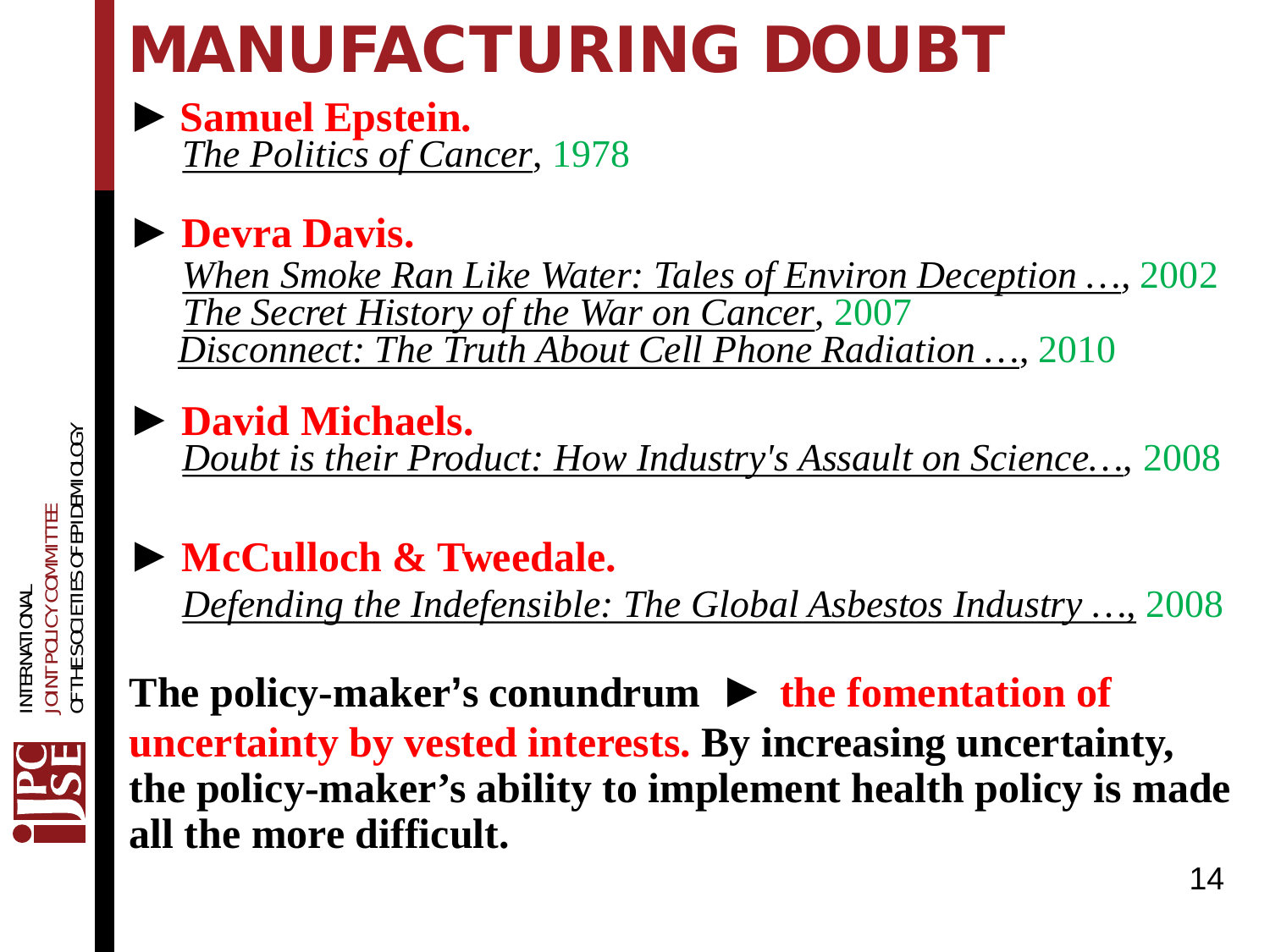#### MERCHANTS OF DOUBT: HOW A HANDFUL OF "SCIENTISTS" OBSCURED THE TRUTH ON ISSUES FROM TOBACCO SMOKE TO GLOBAL WARMING



*Also made into a movie... Released in 2015*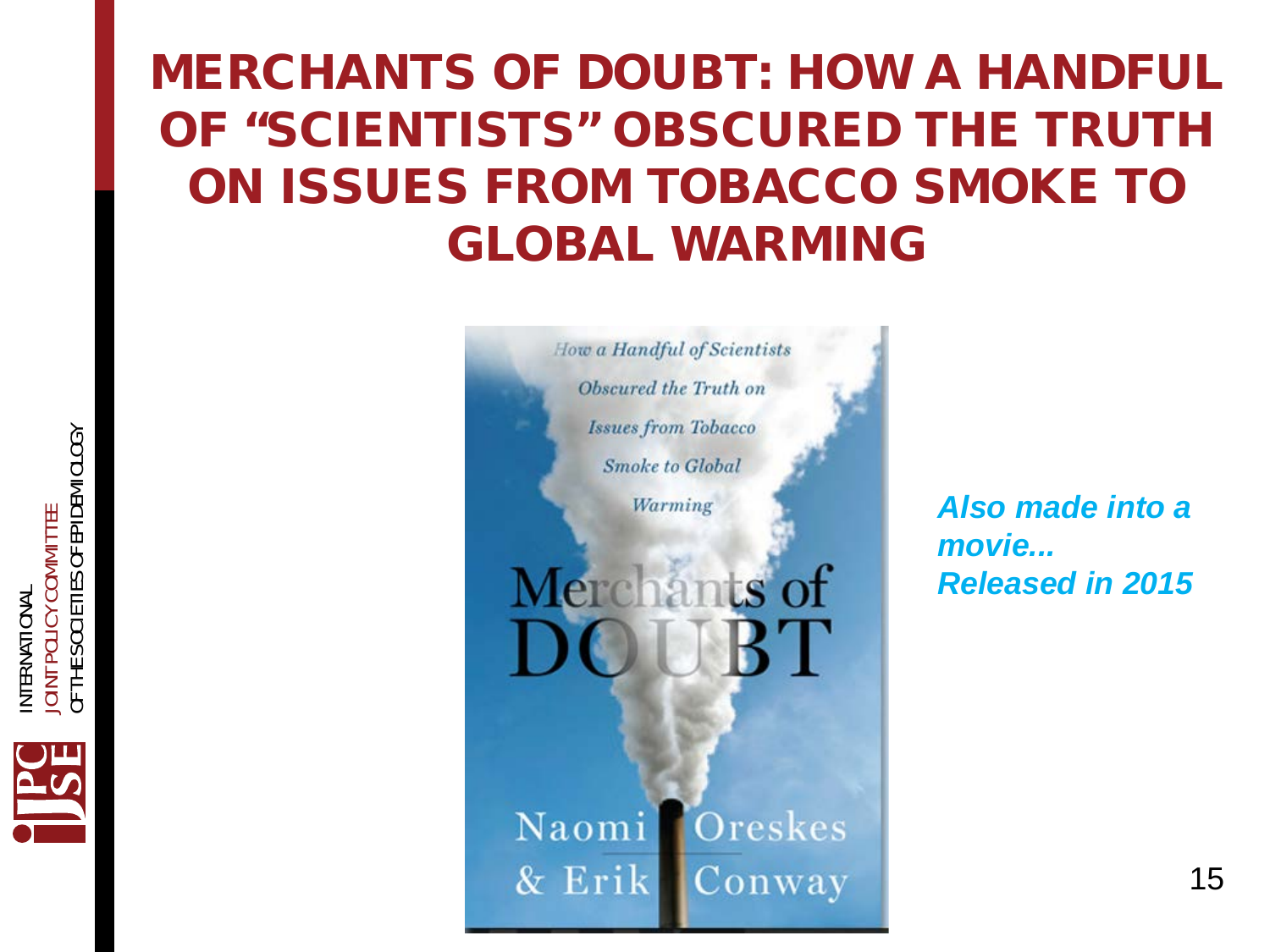# RELENTLESS PRESSURE FROM VESTED INTERESTS

- **Manoeuver their way onto review panels, influence Boards of our professional associations, and infiltrate the literature with junk science**
- **Expert witness tensions arise between the plaintiff and defence sides of the argument in tort actions where the rubber hits the road concerning policy decisions**



INTERNATIONAL

VTERNATIONAI

JOINT POLICY COMMITTEE

DINT POLICY COMMITTE

OF THE SOCIETIES OF EPIDEMIOLOGY

ご<br>三

SOCIETIES OF EPIDEMIOLOGY

**David vs Goliath?** 16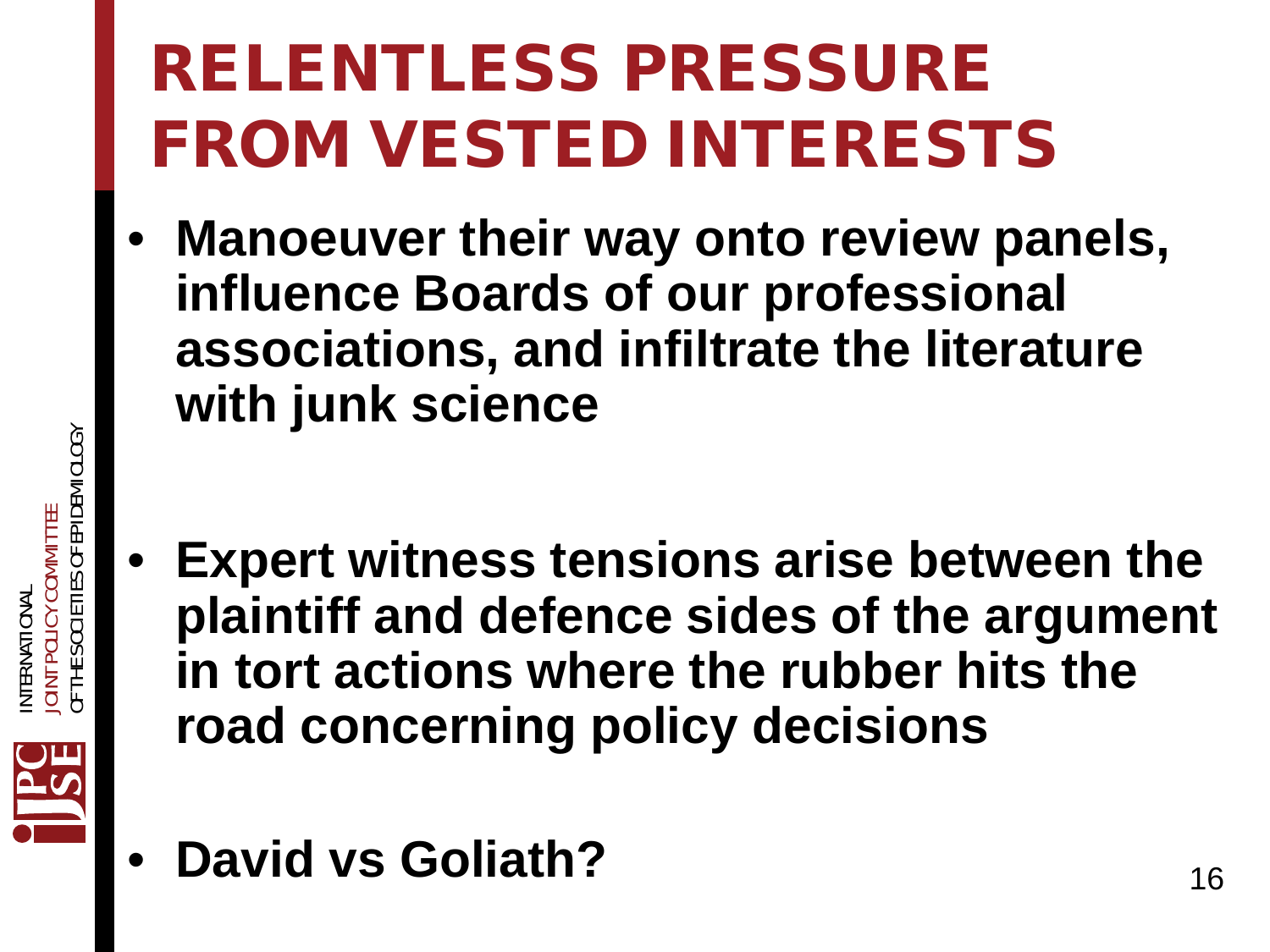#### WE MUST NOT BE NAÏVE

*Be aware of forces at play that influence both science and policy.* 

*… Great vigilance and personal integrity are required to counter the influence of financially interested parties and corrupt / morally bankrupt governments.*

INTERNATIONAL

JOINT POLICY COMMITTEE

**DINT POLICY COMMI JTERNATIONA** 

OF THE SOCIETIES OF EPIDEMIOLOGY

SOCIETIES OF EPIDEMIOLOGY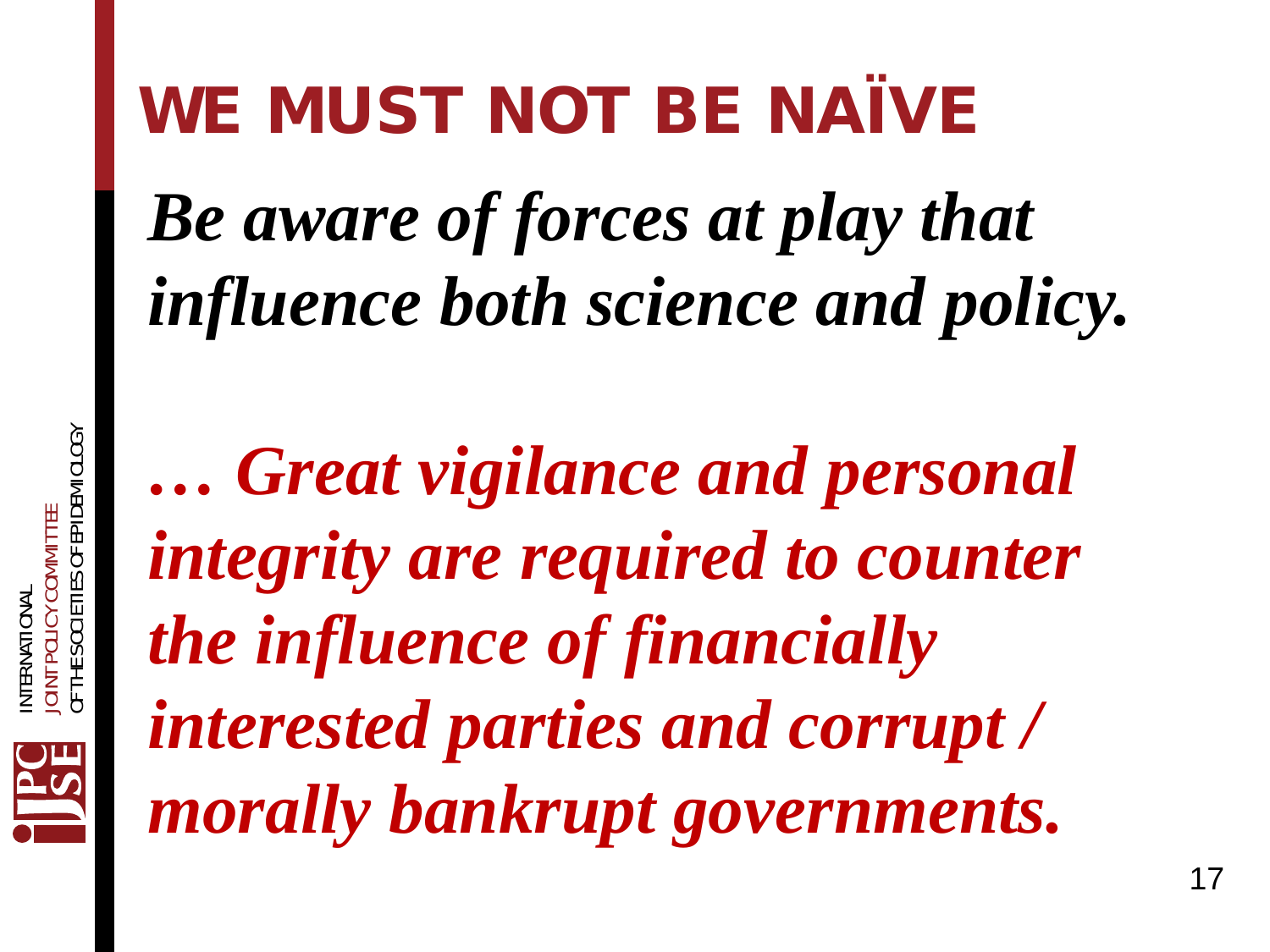#### VIRTUE ETHICS CHARACTER VS. ACTIONS

**Virtues do not replace ethical rules or principles. Rather, an account of professional ethics is more complete if virtuous traits of character are identified, such as:**

OF THE SOCIETIES OF EPIDEMIOLOGY SOCIETIES OF EPIDEMIOLOGY JOINT POLICY COMMITTEE DINT POLICY COMMITTE INTERNATIONAL NTERNATIONA OF THE 3

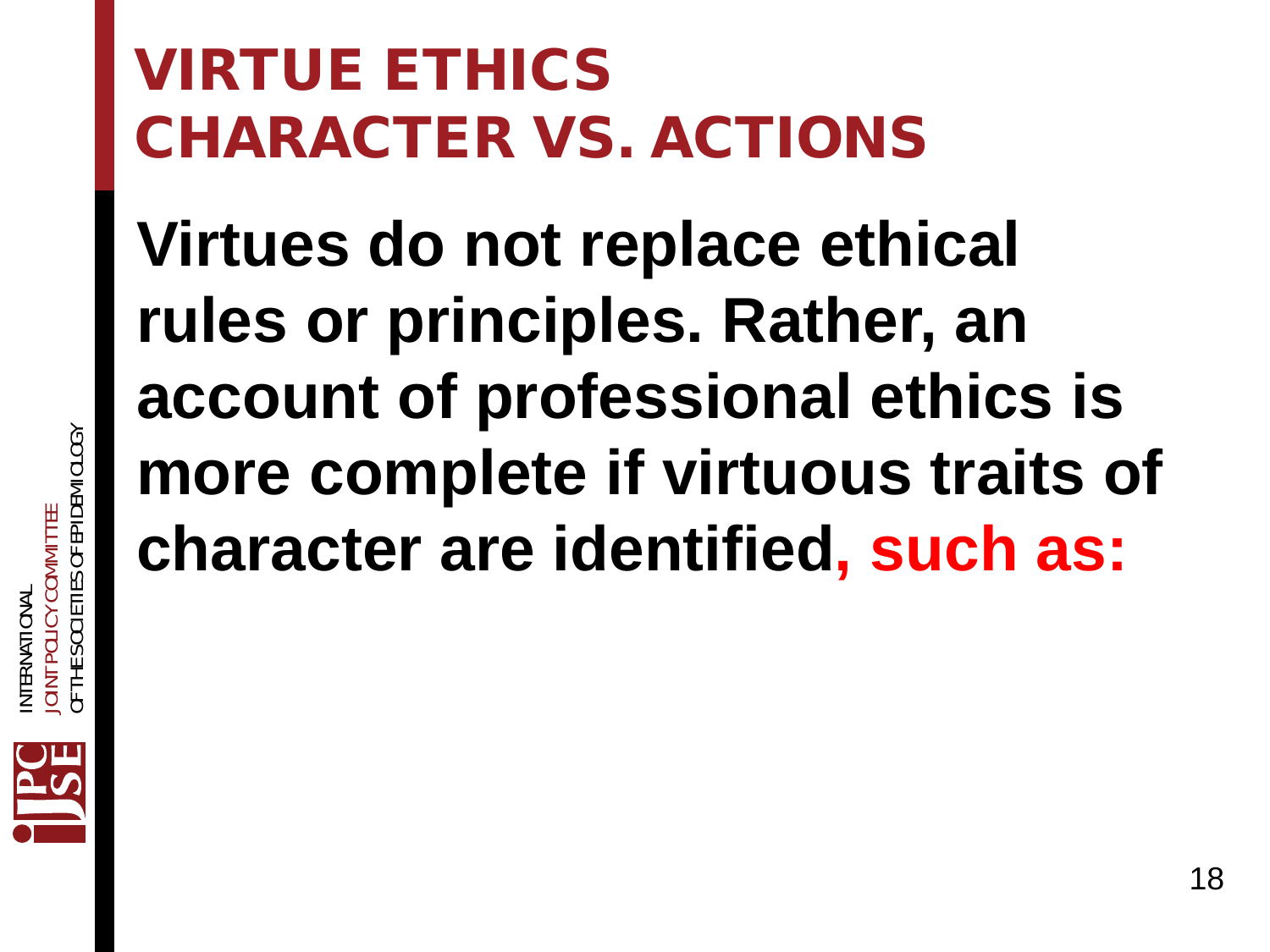#### EPIDEMIOLOGY AND VIRTUE ETHICS (WEED DL, MCKEOWN RE. INT J EPIDEMIOL.; 1998 - ADAPTED)

- Humility - Respect the input and opinions of others /Self-effacement
- Honour one's commitments /Promote trust **・Fidelity**
- Justice - Act fairly
- Patience - Take time to hear others' viewpoints
- . Industry Do your level best / Excel
- Veracity - Tell the truth /Be honest
- **Compassion Empathize**
- ∙ Integrity - Demonstrate good moral character
- $\cdot$  Serve - Protect the most vulnerable /Serve the public interest
- 
- $\cdot$  Prudence  $-$  Err on the side of caution /Demonstrate good judgment

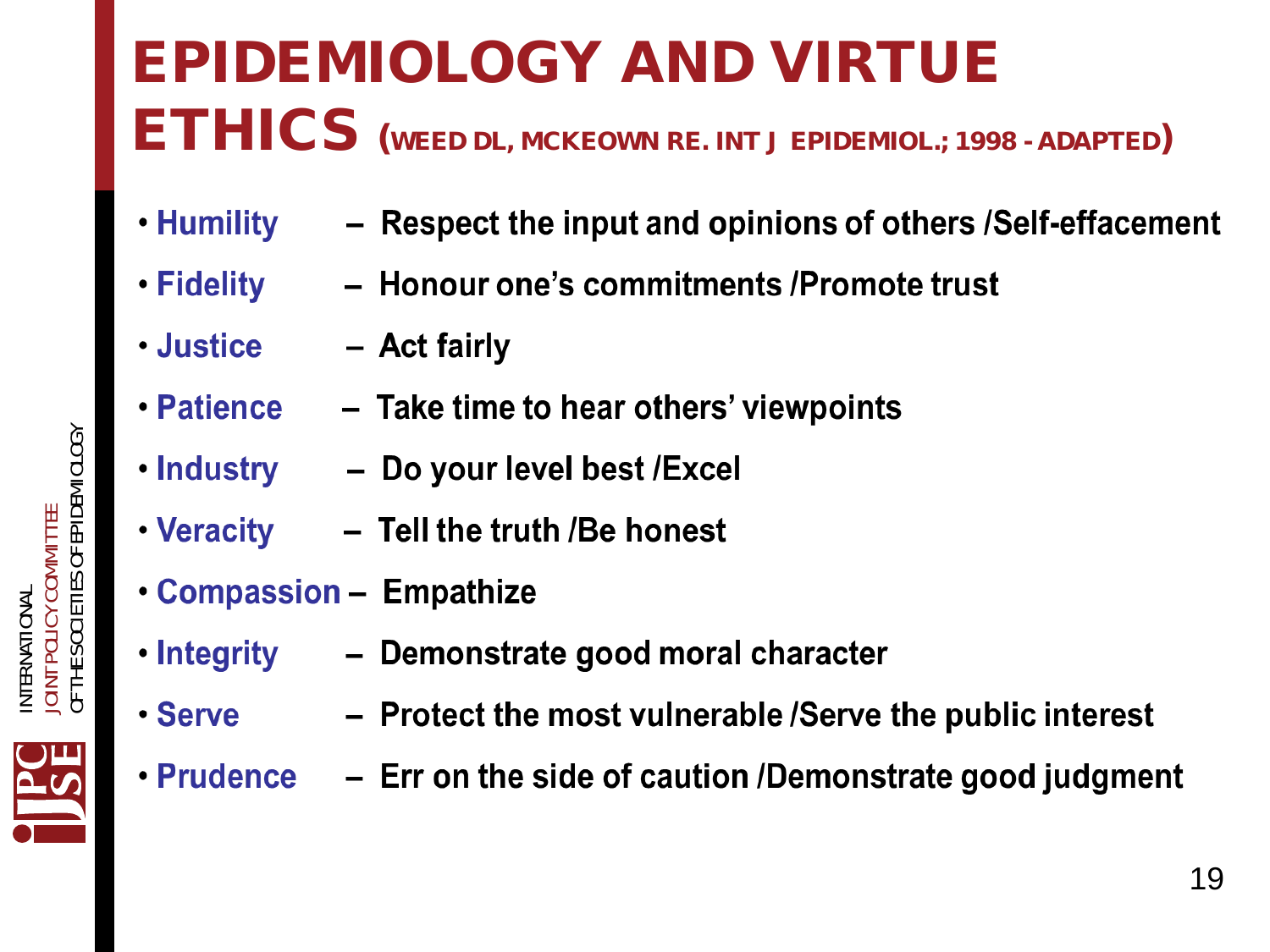#### INTERNATIONAL JOINT POLICY COMMITTEE OF THE SOCIETIES OF EPIDEMIOLOGY



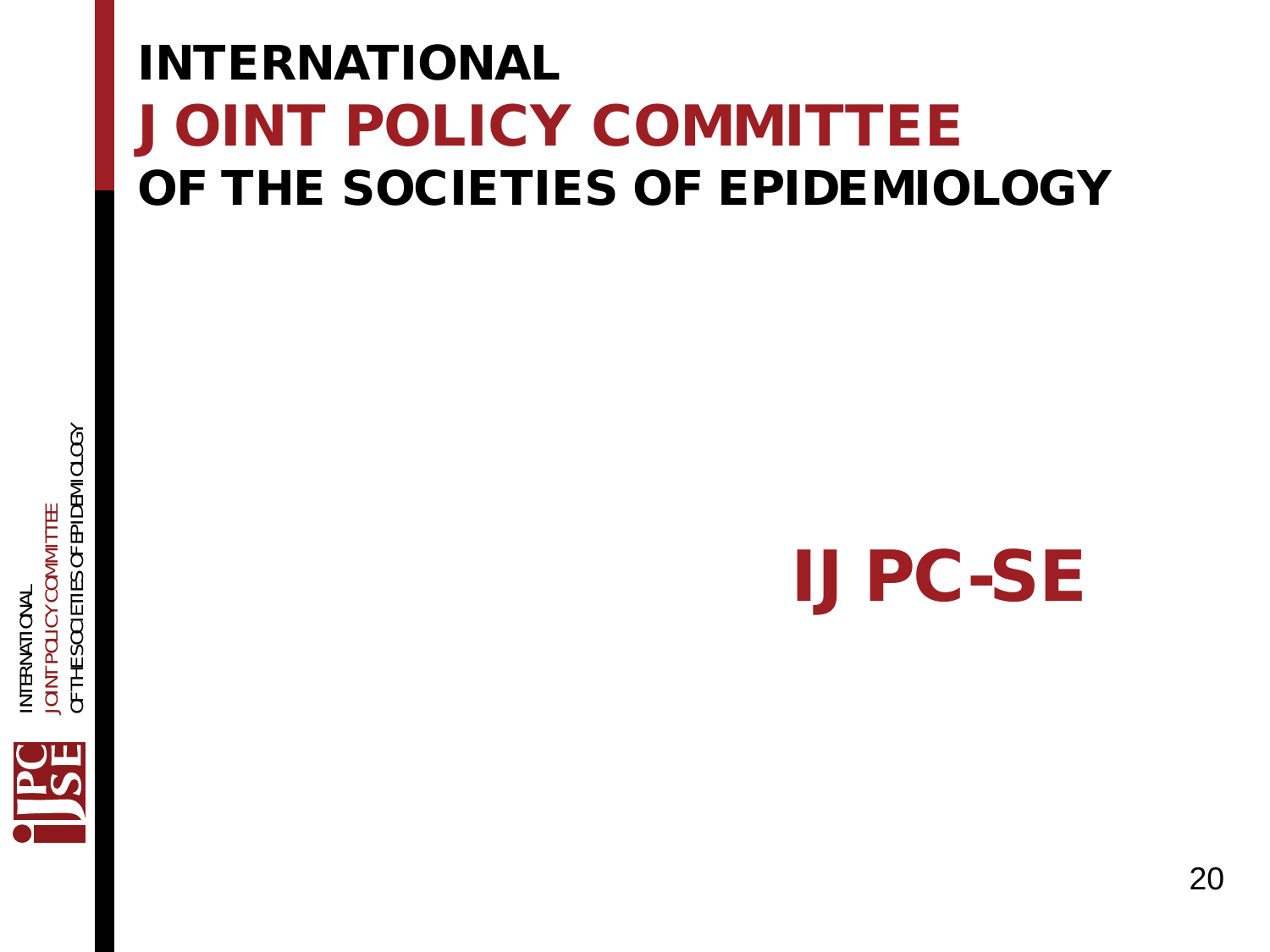# IJPC-SE VISION STATEMENT

**We strive to bring clarity to the science of epidemiology, paving the way to rational evidence-based policy. We work to promote and protect public health by serving as an ethical and effective counterweight to the misuse of epidemiology.**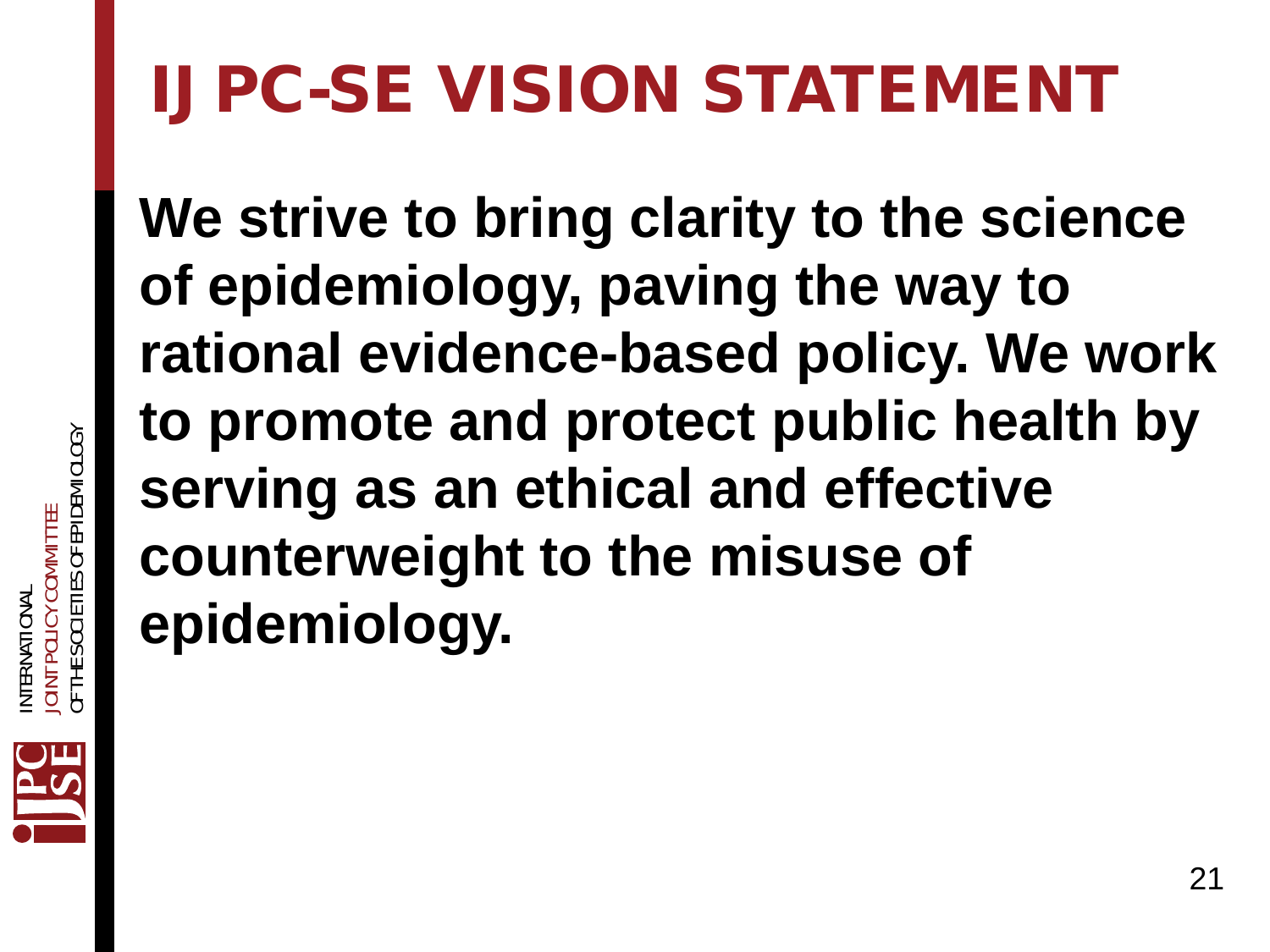# IJPC-SE MISSION STATEMENT

**We promote the ethical and unbiased application of epidemiology.** 

**We use epidemiological evidence to inform rational policy development for government and other policy-making organizations.** 

**When special interests misuse or create scientific evidence to manufacture doubt, our goal is to provide independent evidence and bring clarity to correct what is scientifically flawed.** 



**…**

**We volunteer our expertise to protect the public**  and to promote health and well-being ... **223**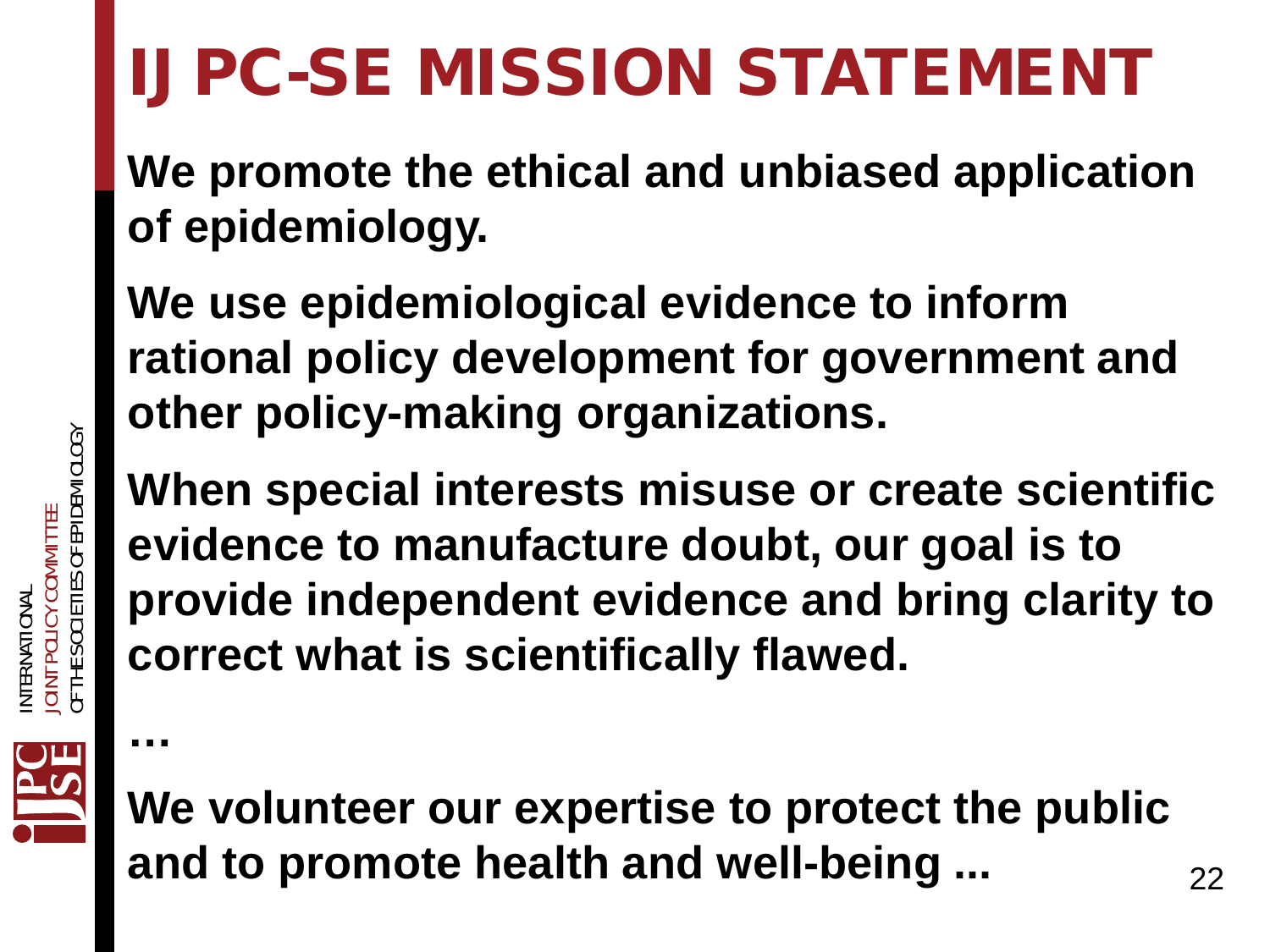# THE IJPC-SE 2012 POSITION STATEMENT ON ASBESTOS

**This has resulted in major antagonism from defence attorneys and their hired guns.** 

**Why?**

**Because it brought together, for the first time, epidemiologists agreeing that all forms of asbestos are harmful and should be banned.**

**Until this time, defence attorneys could claim that the jury was still out among epidemiologists because of hired guns (usually) who would deny such harms.** 

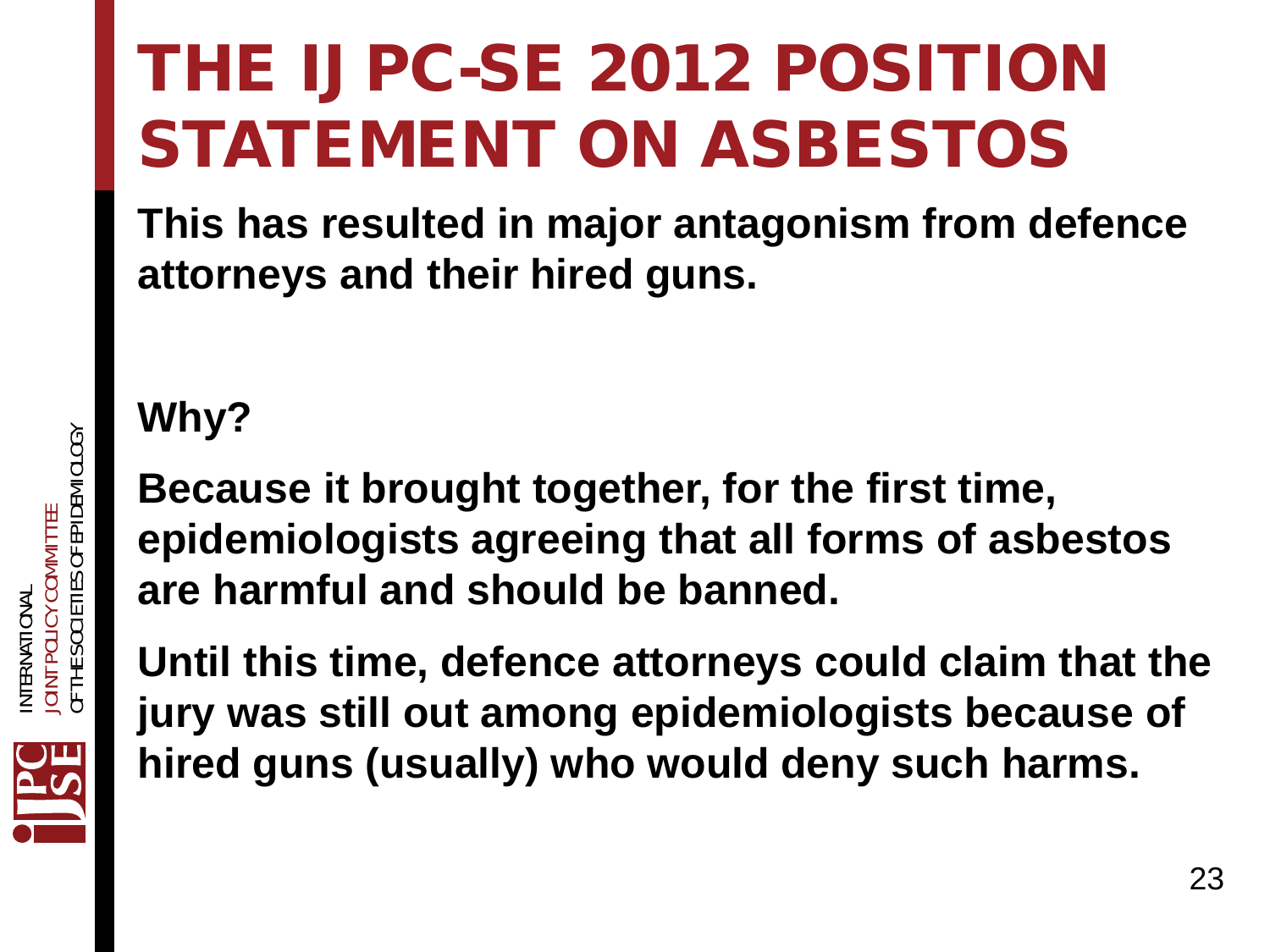# SUPERIOR COURT OF CALIFORNIA, JANUARY 2016

**Defendant AMCORD submitted a motion … on behalf of all defendants, for an Order excluding the introduction at trial of any reference - testimonial or otherwise - relating to "***Position Statement on Asbestos***" from the Joint Policy Committee of the Societies of Epidemiology.**

*Complaint Filed: January 7, 2016*

24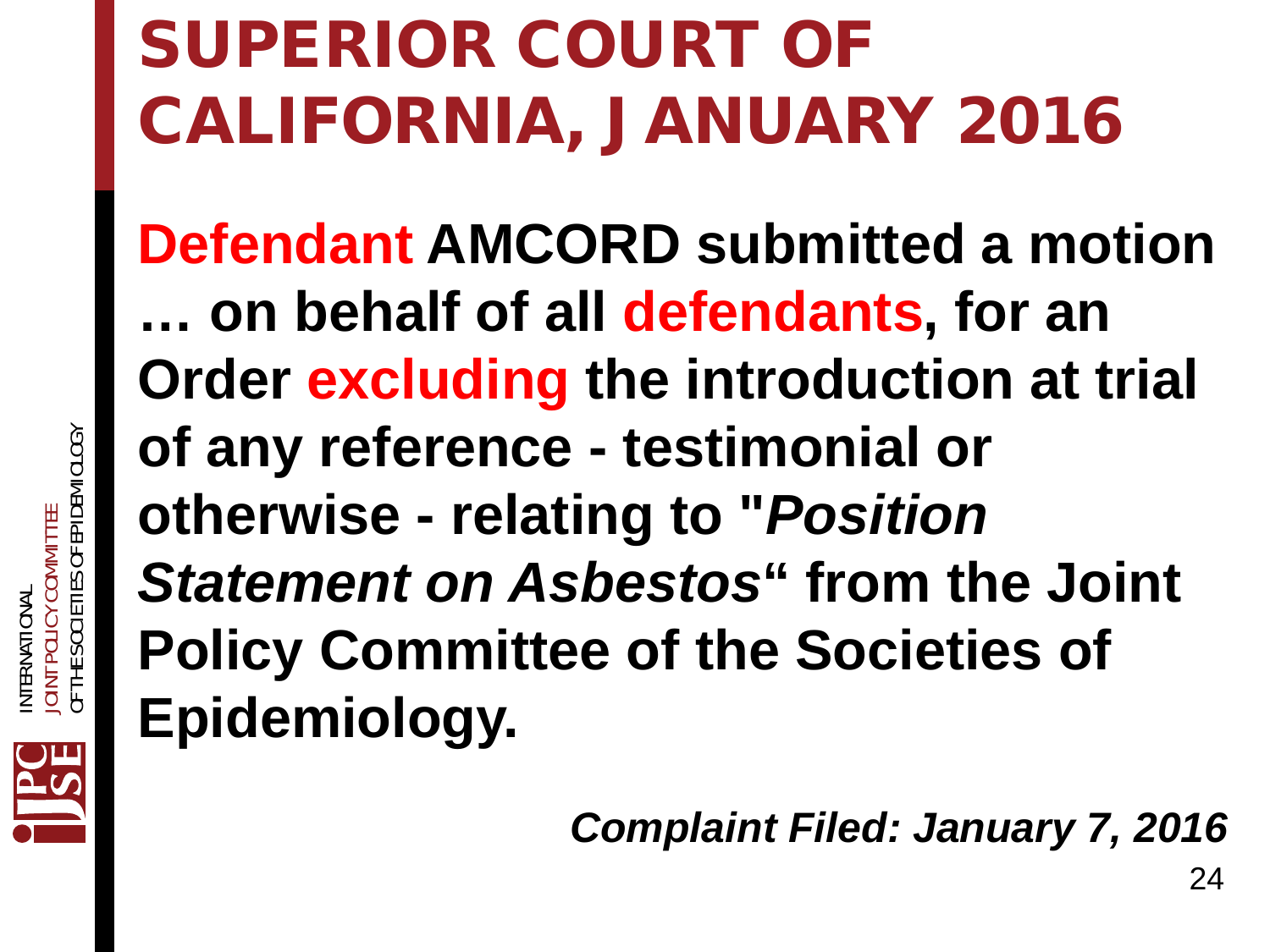#### ON TECHNICAL, LEGAL GROUNDS OR, SPURIOUS AND MISCHIEVOUS?

#### **ARGUMENTS:**

- **1. The PS is inadmissible hearsay**
- **2. The PS cannot be properly relied upon by experts**
- **3. The PS is irrelevant, will confuse and mislead the jury, necessitate undue consumption of time, is more prejudicial than probative and should be excluded under evidence code §§350 and §§352**

#### **CLAIM:**

**… there is no CA authority for use of the PS to prove defect.**



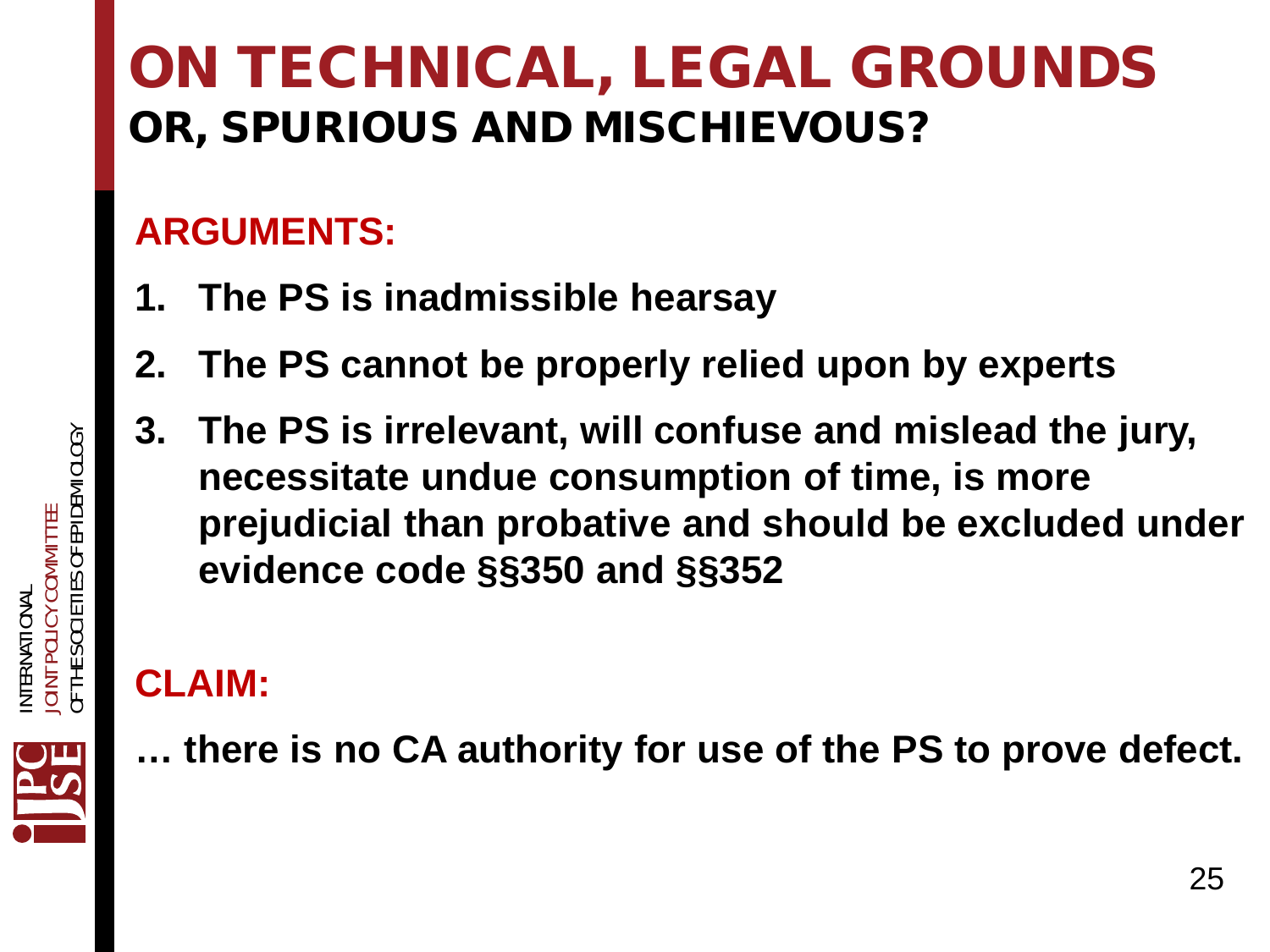#### THEY CLAIM THAT THE PS WAS NOT PUBLISHED IN THE PEER REVIEWED LITERATURE

**IT WAS NEVER INTENDED TO BE PUBLISHED IN THE PEER REVIEWED LITERATURE.** 

**INSTEAD, AND EQUIVALENTLY, IT WAS BROUGHT TO ATTENTION THROUGH TWO EDITORIALS IN THE PEER REVIEWED LITERATURE (IJOEH AND EHP). THE EPIDEMIOLOGY MONITOR SENT IT TO ITS WORLD-WIDE READERSHIP.** 

#### **NO NEGATIVE FEEDBACK IS ON RECORD …**

26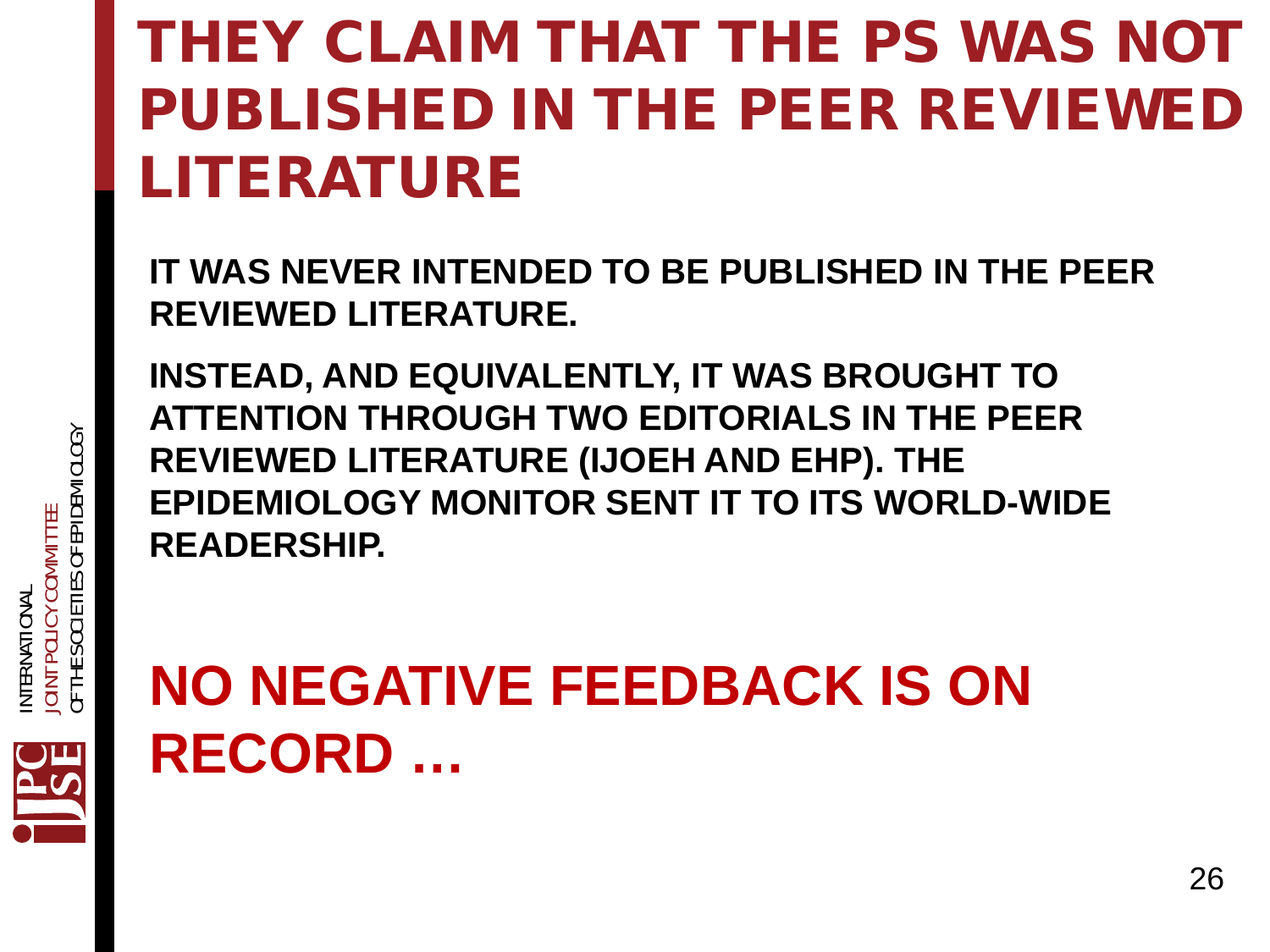# RUFF'S VIEW OF THIS AND ONE THAT I ENDORSE

**Promoting independent, ethical, transparent, scientific evidence, without fear or favour and free of the influence of vested interests, is to be applauded not denounced.**

**The role of the IJPC-SE is in keeping with the role of the courts, which is to uphold the evidence in an independent, ethical, transparent manner, free of the influence of vested interests.**

**Those who do not wish the independent, ethical, transparent, scientific evidence to be put forward will endeavour to create slurs with which to discredit and denounce it.** 

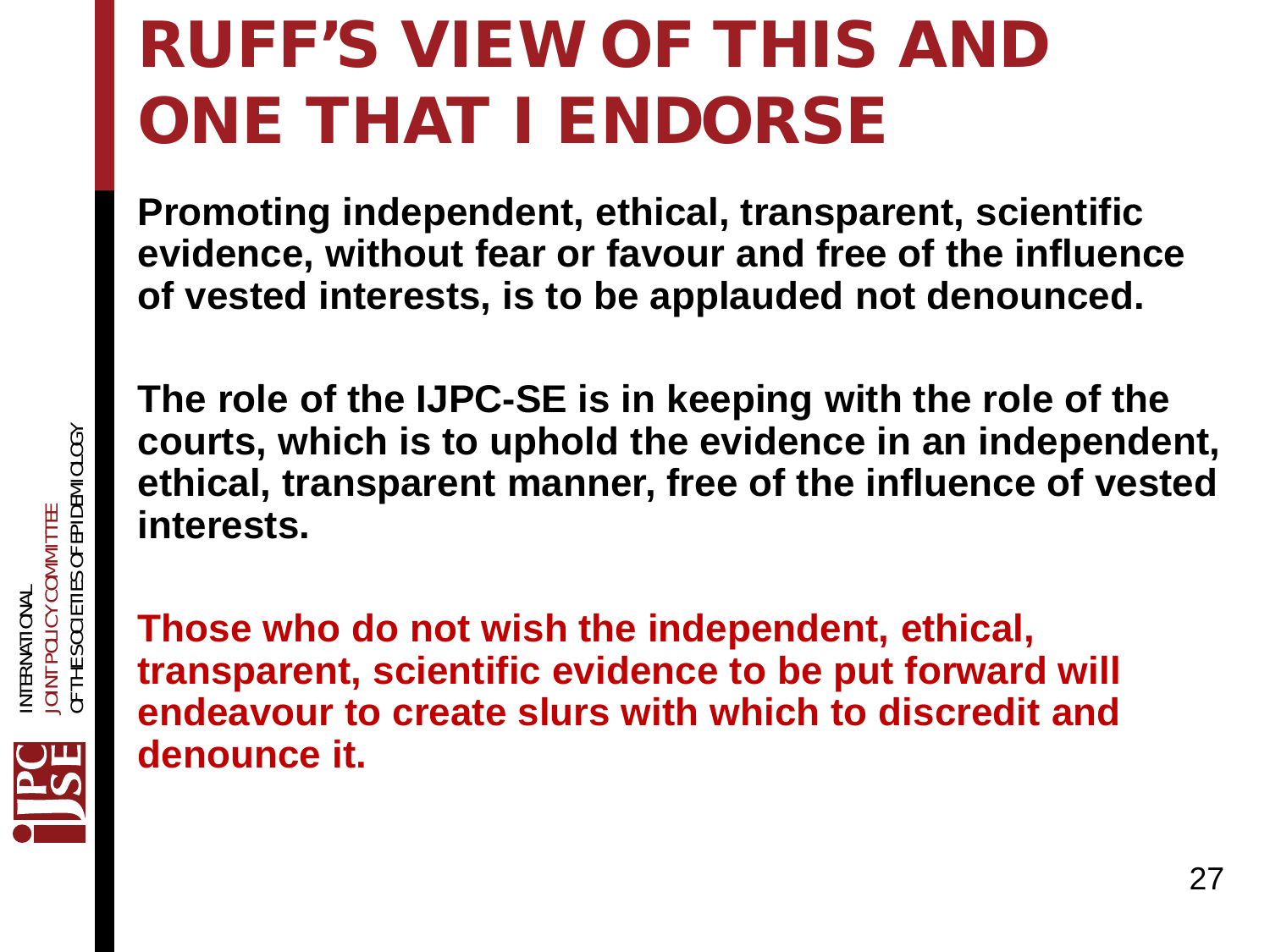# **We have yet to be advised of the CA court's decision …**

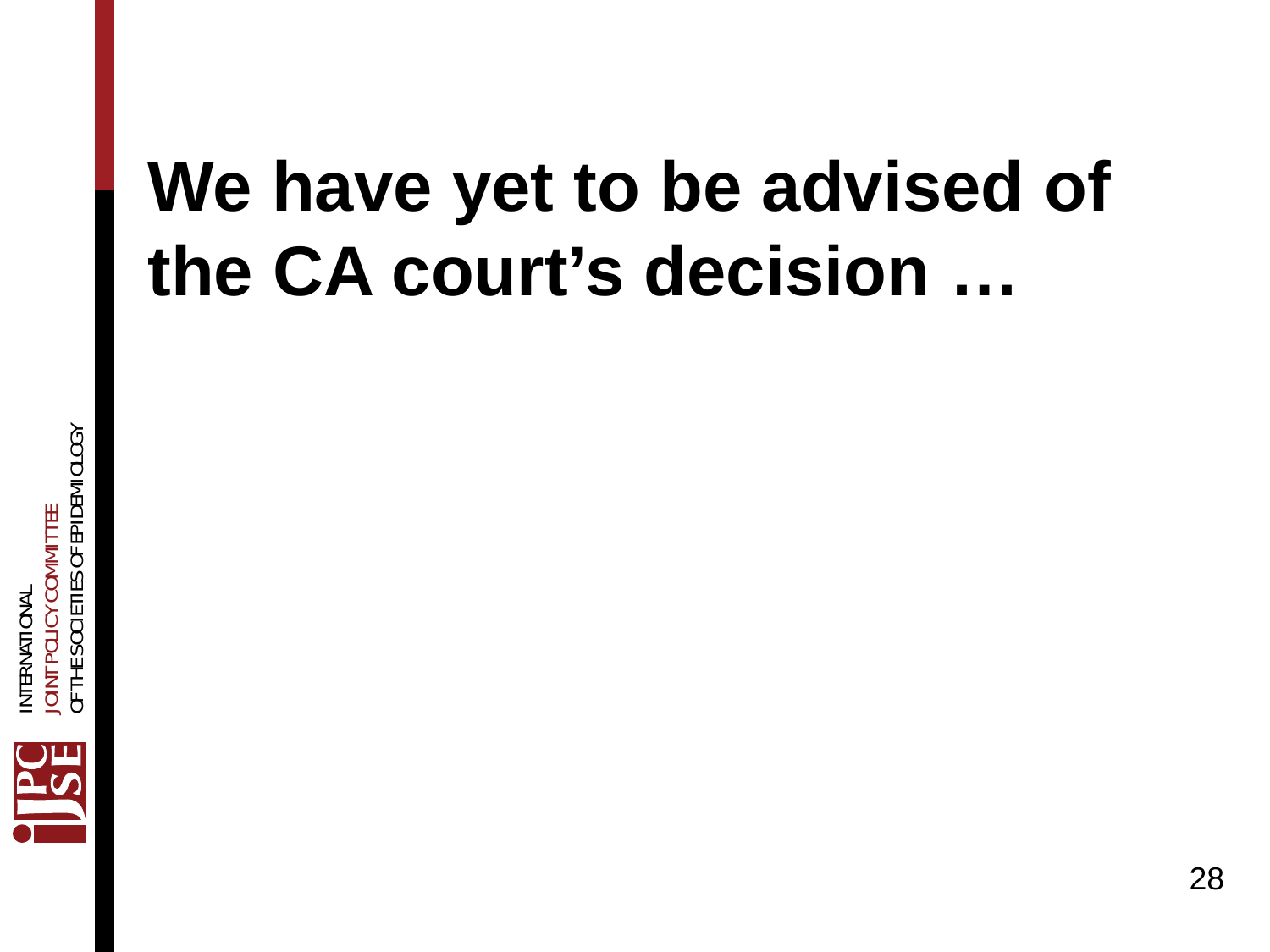#### CH. 7 SERVING INDUSTRY, PROMOTING SKEPTICISM, DISCREDITING EPIDEMIOLOGY

#### BY KATHLEEN RUFF

IN : CORPORATE TIES THAT BIND: AN EXAMINATION OF CORPORATE MANIPULATION AND VESTED INTEREST IN PUBLIC HEALTH

EDITORS: HARDELL AND WALKER EXPECTED EARLY 2017

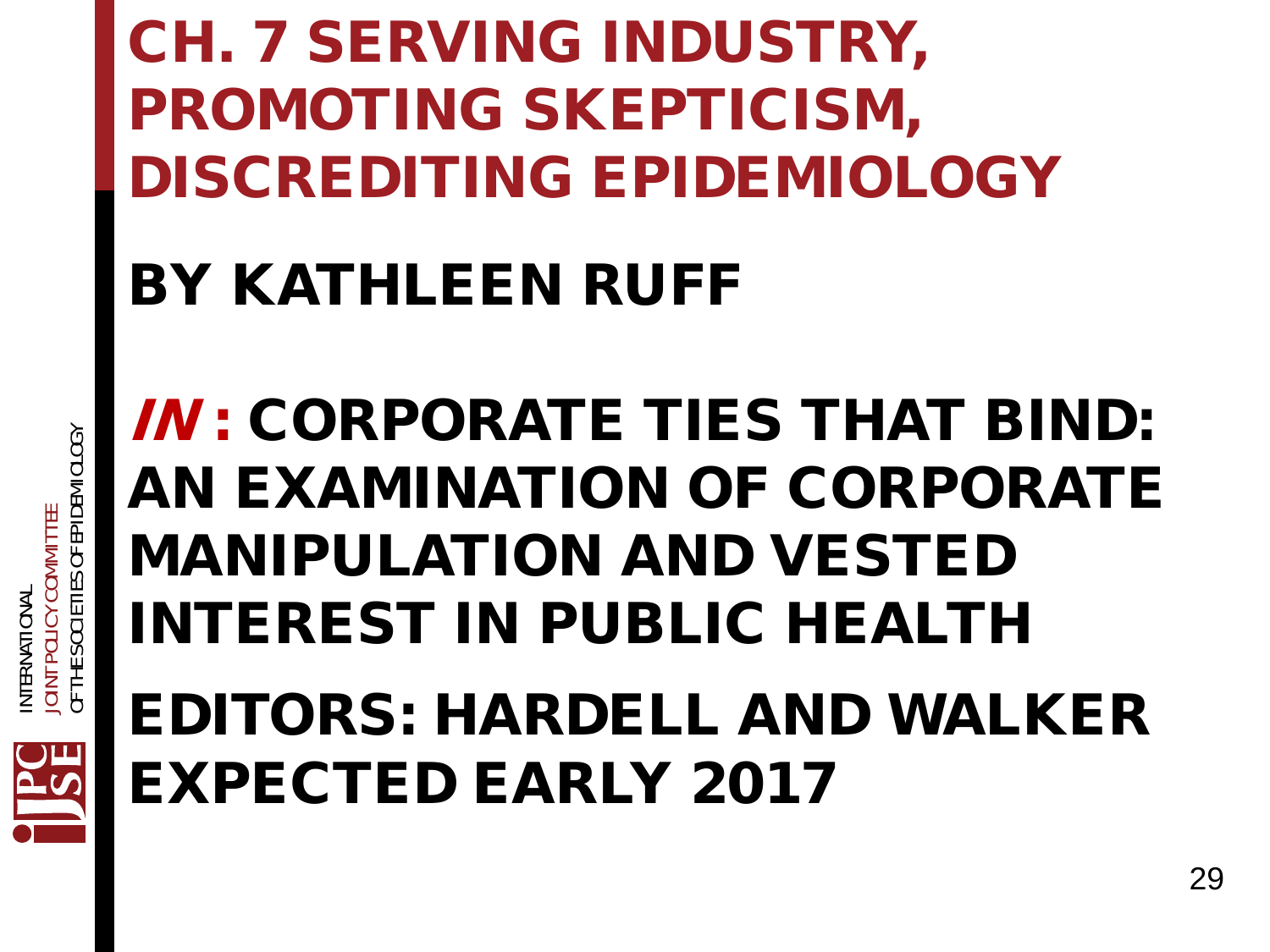# **Ruff demonstrates through real-world examples – including asbestos – how epidemiologists go to the dark side in return for lucrative contracts and proceed to foment uncertainty and cast doubt**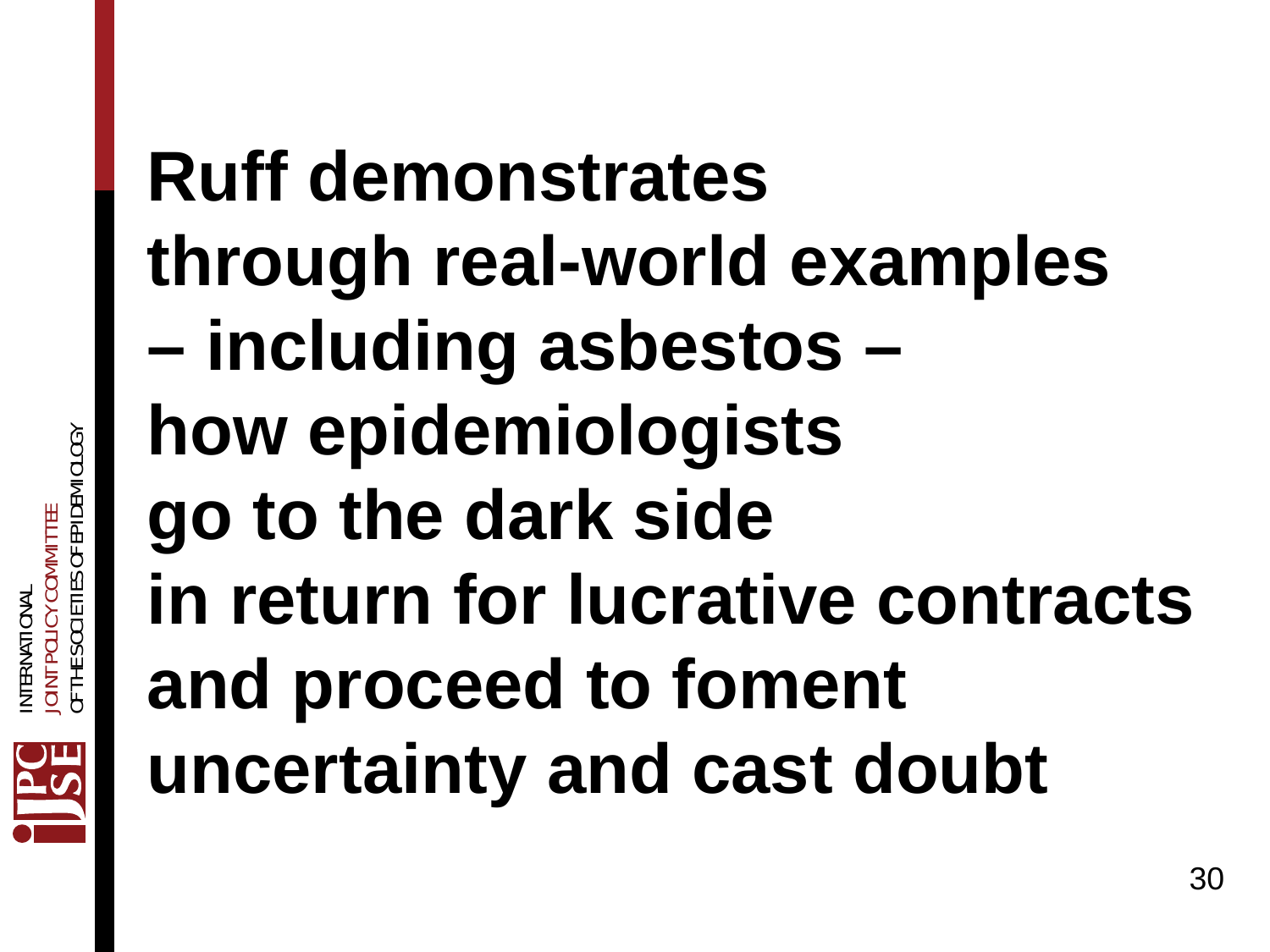# THE WAY FORWARD RUFF CONCLUDES

*The evidence is overwhelming and urgent that the scientific community, and, in particular, scientific journals and universities, must end their silence and collusion in the face of epidemics of industry-created harm. They must find the courage to be true to their mission, to practice what they preach, and defend the integrity of science and public health against documented subversion of public health policy by powerful industry interests.*

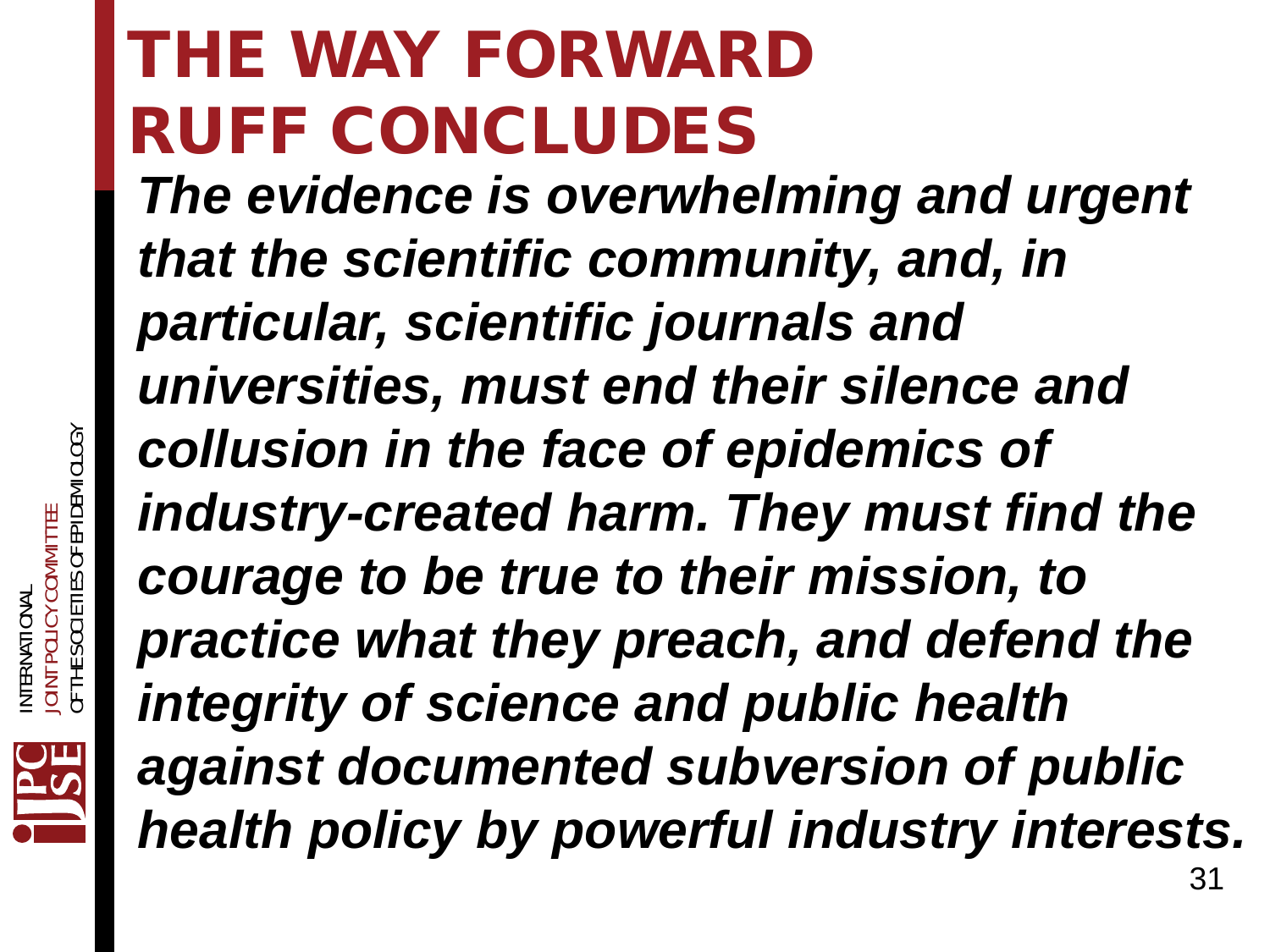# THE WAY FORWARD SOSKOLNE CONCLUDES

**True democracy through a well-informed public, underscored by an improved government science, technology and innovation strategy that should:**

- **Offer** *incentives* **to non-profit professional organizations in support of capacity-building to expose junk science, particularly where applied science works at the nexus of policy; and**
- **Introduce** *disincentives* **(i.e., regulatory penalties) for those engaging in producing junk science.**